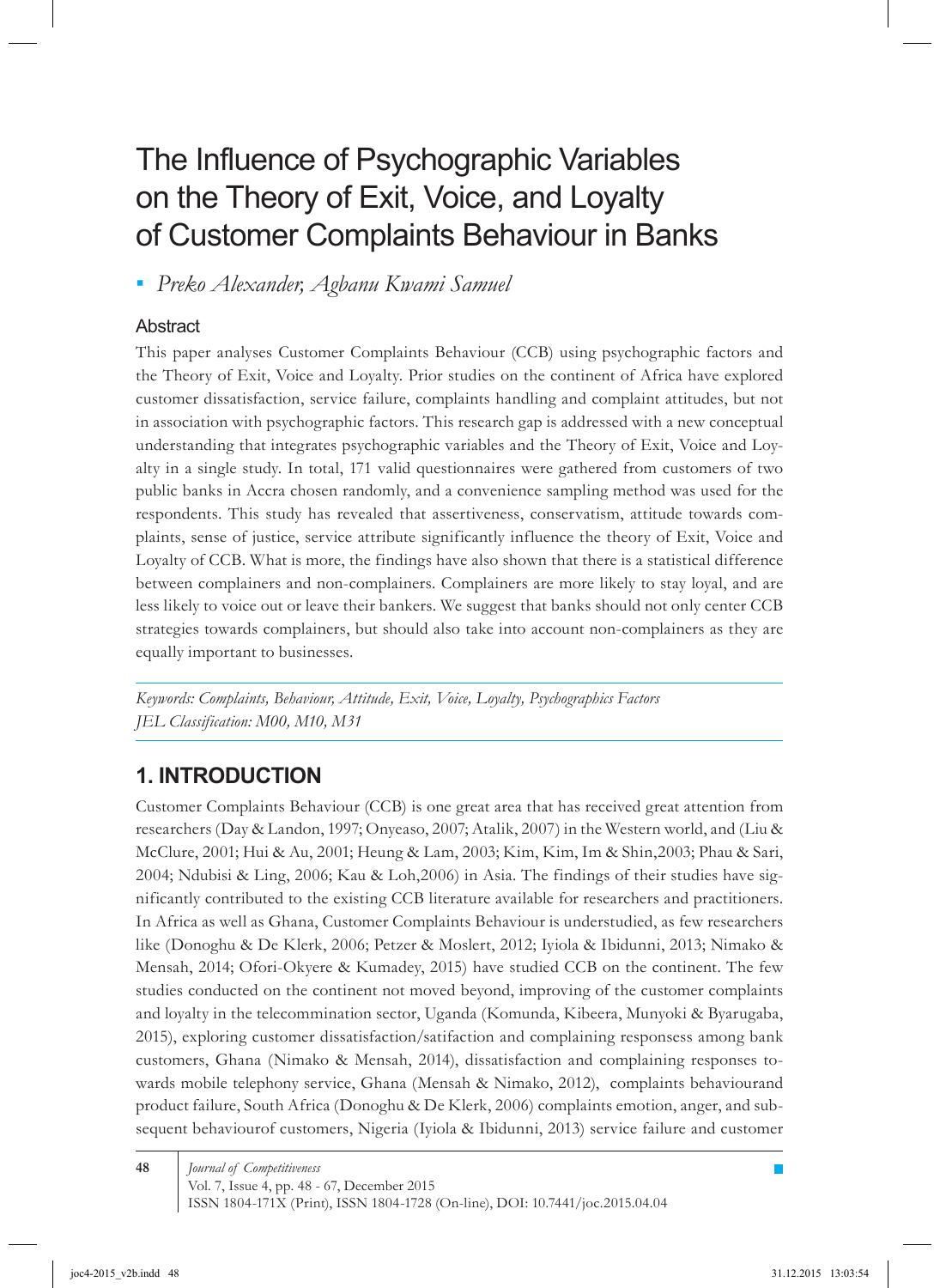compalints management in the health sector, Ghana (Ofori-Okyere & Kumadey, 2015), attitude towards and likelihood of complaining in the banking, domestic airline and restaurant industry (Petzer & Moslert, 2012). It is obvious that, little has been studied on how psychographic variables: justice of success, self-confidence and willingness, conservatism, assertiveness, attitude towards complaints, and attitude towards businesses in general influence complaints CCB of (complainers and non-complainers) based on the three characteristics of Hirschman's theory (1970): Voice, Exit and Loyalty. This gap is addressed by testing the relevance of Hirschman's theory and conceptualising CCB by applying the psychographic factors in competitive Ghanaian banking environment.

Previous studies have attempted to explore the relationship between psychographic variables (neuroticism) and CCB as indicated by (Mooradian & Olver, 1994). These researchers further explained that neoroticism infleunces directly and indirectly the probability of a customer to complain or not. It is obvious to see highly self-confiedent customers to complain more frequently due to their personalilty. Landon (1980) found out that the complaints come as a result, of dissatisfaction on the part of the customer, when he or she perceives complaint as a negative issue. However, Hirschman (1970) argued that when customers decide to complain they positively value between the balance of costs and benefits. Both costs and benefits are not only economic, but also psychological as indicated by (Hirschman, 1970). Some customers of the banks might not complain because they perceive the benefit might not be big enough.

On the contrary, Lui, Bai and Zhang (2006) identified that even some satisfied customers might still complain in order to provide useful feedback on the product or the service to the providers on service quality. Complaints reveal problems that are significant and deserve the attention of businesses. Sanes (1993) found out that complaints could, inform retailers and manufacturers about consumers' current needs and provide solutions for discussion of future needs. Then how are banks in Ghana utilizing customer complaints to satisfy, retain and develop the customers? Customer complaints could serve as a competitive tool used by any bank to increase satisfaction.

According to the Ghana Banking Survey Report of 2013, there are 26 licensed banks in Ghana. The statistics presented by the Bank of Ghana's Annual Report (2010) registered 170 customer complaints. Issues addressed included non-payment of dividends and interests, high interest rate, high bank charges and fraudulent withdrawals. Wysocki, Kepner and Glasser, (2001) in their studies showed that despite bank made the efforts in providing quality service to the customers in order to achieve satisfaction and loyalty, the fact remains that no organization is so perfect in the delivery of superior service that do not have any level of dissatisfaction to the customer. This study is necessary in addressing CCB due to the influx of both international and local banks in the Ghanaian economy, which has brought about fierce competition in banking services or products allowing customers to have a choice.

Furthermore, studies have established the fact that some dissatisfied customers may not voice out their complaints, but might use other channels such as negative word-of- mouth, aggression, taking the business to a competitor among others (Cheng, Lam & Hsu, 2001; Cho et. al., 2002; Wysocki, Kepner & Glasser, 2001). Then how would banks in developing countries use customer complaints behaviour as competitive advantage? Therefore, the paper endeavors to achieve three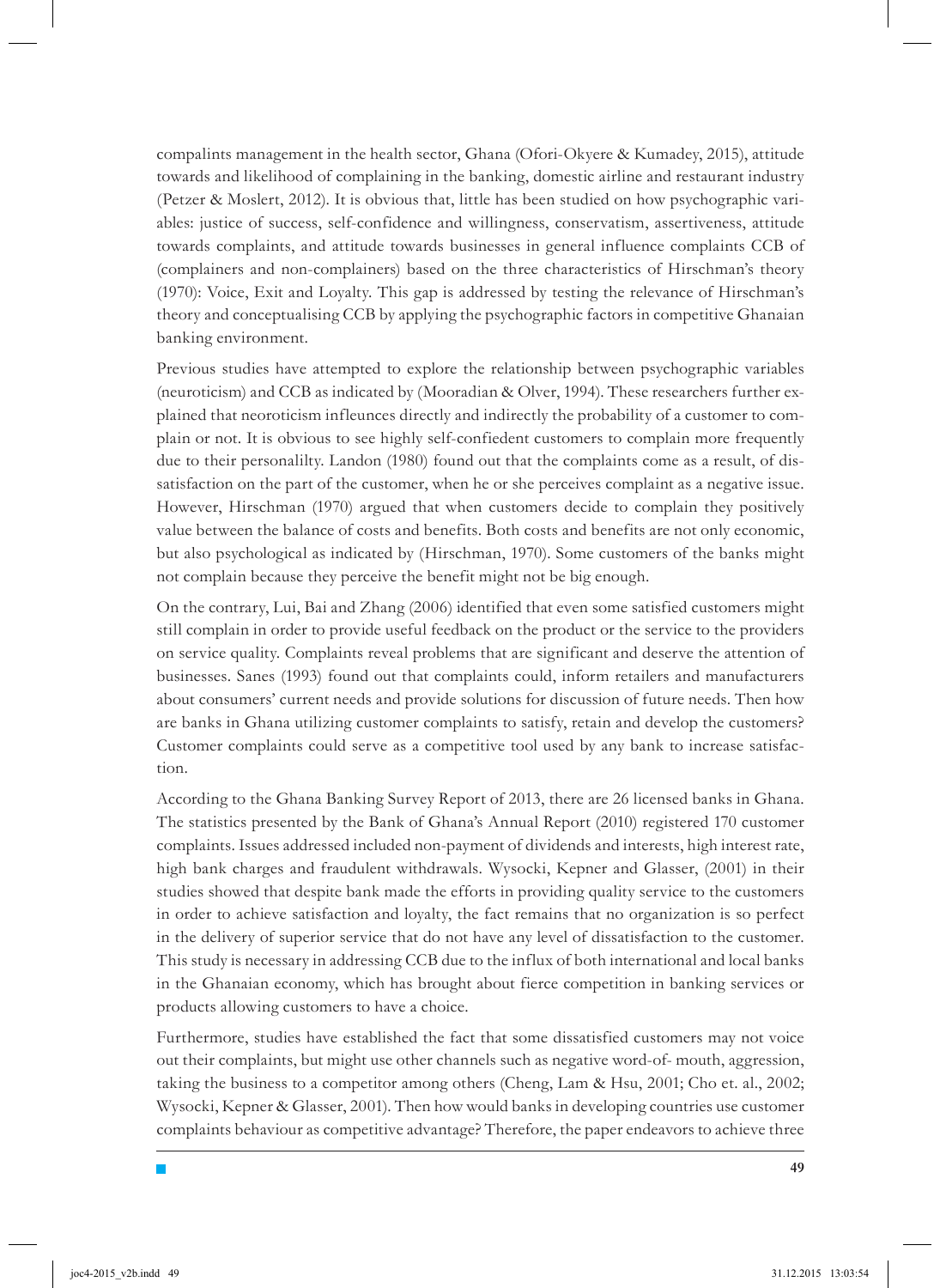objectives. Firstly, to find out whether there are statistical differences between complainers and non-complainers based on their psychographic factors, secondly to predict the probable CCB of complainers and non-complainers in relation to the theory and finally to investigate the effects of psychographics factors on Hirschman's theory.

# **2. Literature Review**

#### 2.1 Customer Complaints Behaviour

There have been various definitions of Customer Complaint Behaviour (CCB) over the years. This has brought about a diverse understanding of the concept but majority of these definitions tried to identify behavioural or non-behavioural responses caused by a service or product failure or customer dissatisfaction. The theme for this study mainly focused on Exit, Voice and Loyalty theory, which is operationalized as CCB. Jacoby and Jaccard (1981) argued that CCB is an action which began by an individual including a communication of something negative about a product or (service), targeted towards either the company or a third entity. However, these researchers Fornell and Wernerfelt (1987) later in the years identified CCB as an attempt to change unsatisfactory situation. Furthermore, Singh (1988) advocates that, CCB is activated at an emotional or sentimental level by a perceived dissatisfaction. In the 21st century, different definitions were merged. Velázquez & et al, (2010) defined CCB as an emotionally loaded phenomenon where effects are apparent in both the content and the way the complaint is expressed). These researchers further argued that, a complaint is usually understood to be of a cognitive response but most often, it turns out to be an emotional phenomena. This behaviour affects both the context and the way the complaint is expressed. Homburg and Fürst, (2005), referred to CCB as responses triggered by perceived dissatisfaction that is neither psychologically accepted nor quickly forgotten in consumption of a product or service. CCB is a wide range of behavioural as well as non-behavioural responses ranging from taking action in the most situations to prolonged legal action in some cases (Crie, 2003). Then what is the right way of explaining or understanding CCB? It implies that the understanding and application of CCB is widely based on context wise. The application of CCB might also be context wise, where the definition is provided based on the environment.

Well, customers become dissatisfied when their expectations are not met by the current performance of the product or service bought. Generally, customer dissatisfaction is the platforms on which CCB begins. The Expectancy Disconfirmation Theory argued that dissatisfaction leads to CCB as a result of the gap between customers' expectation and the actual performance of the product or service (Oliver, 1980). Most studies on CCB confirmed that consumer dissatisfaction could originate based on several aspects of the consumption process, like the product itself, customer service, store atmosphere, and warranty, (Crie, 2003; Bearden & Oliver, 1985; Day & Landon, 1976). Understanding CCB is important in today's business because effective CCB management might serve as a competitive advantage as stated by (Azml, Zarina, & Nur, 2015).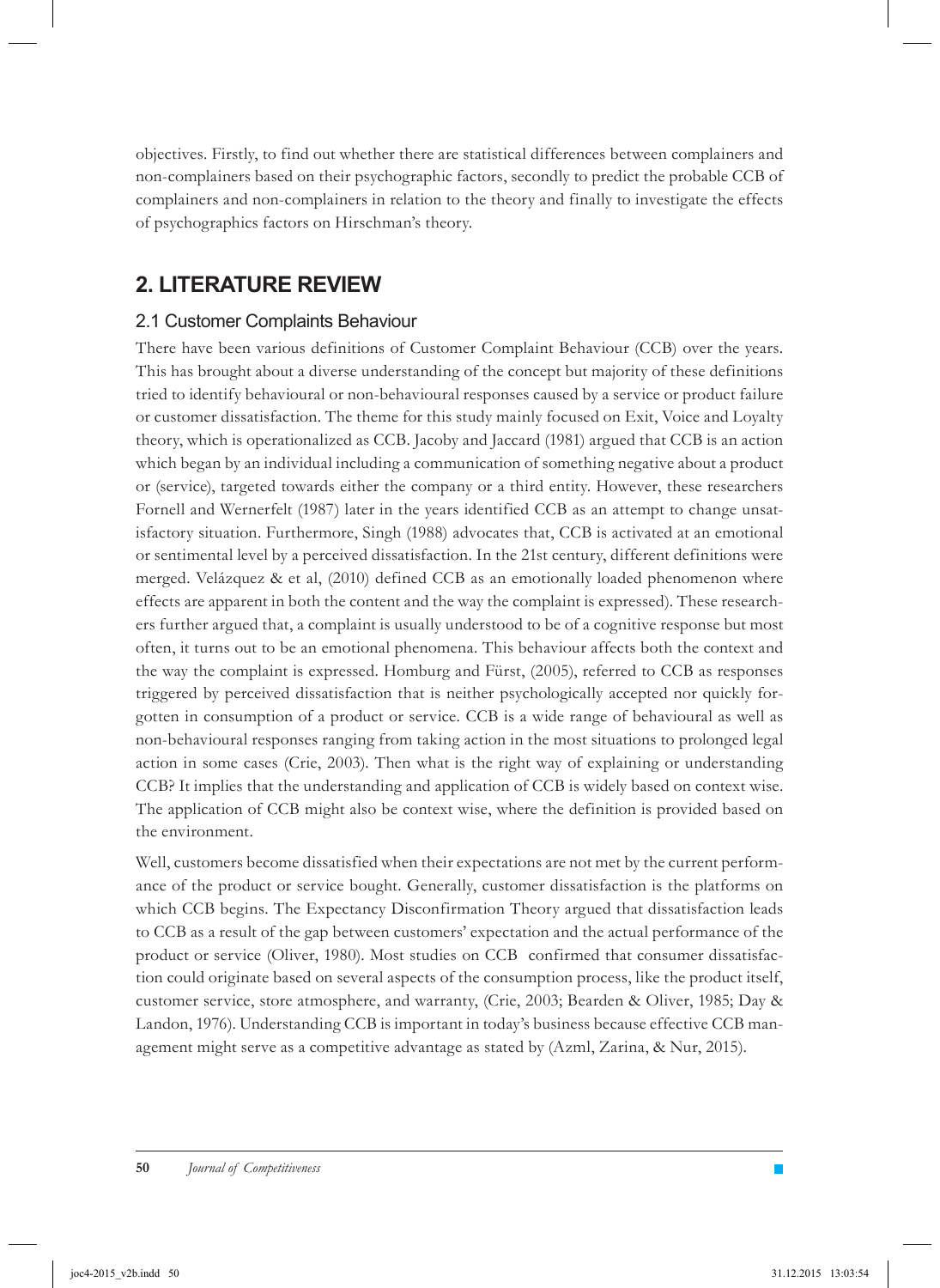#### 2.2 Theory of Exit, Voice and Loyalty (Hirschman 1970)

Hirschman's theory of Exit, Voice and Loyalty was first discussed in the context political science. A few decade later, the theory has been widely adopted into management science to study the response behaviour of consumers (Blodgett, Granbois and Walters, 1993; Phau and Sari, 2004; Singh, 1990; Oh, 2003; Ng, 2001) were among others. Hirschman (1970) categorized CCB responses into exit, voice, and loyalty. Exit is an active and destructive response to dissatisfaction, unveiled by a break of relationship with the object (brand, product, retailer, supplier, or service provider). Voice is a verbal and constructive response with an expectation of change in the organization's practices, policies, and responses; this is commonly addressed towards friends, relative, etc. Hirschman (1970) stated that when customers decide to complain, they positively value between balance of costs and benefits. Both costs and benefit are not only economic, but also psychological as indicated by Andreasen (1970). Sometimes, the perceived benefit might not be great enough to lead a consumer to lodge complaint, even if significant dissatisfaction exists.

On the contrary, Day and Landon, (1977) claimed that a customer might go ahead to complain even with a low level of dissatisfaction, if the perceived benefit is remarkable. Understanding CCB might be considered imperative for organizations like banks in probing why a customer chooses a specific complaints behaviour. In so doing, the bank might develop complaint programmes or strategies to manage the fierce competition in the industry. Managing complaints behaviour cannot be omitted from organizational strategies; therefore, studying of CCB in a developing country is equally important to the sustainability of businesses.

However, these studies (Cheng, Lam & Hsu, 2001; Wysocki, Kepner & Glasser, 2001; Cho et. al., 2002; Donoghu & De Klerk, 2006; Ofori-Okyere & Kumadey, 2015: Iyiola & Ibidunni, 2013) have come to recognize the contributions of Hirschman's Theory of Exit, Voice and Loyalty to the study of CCB worldwide. The theory hypothesizes that customer complaint behaviour depends on the value of voicing the complaint, the probability that the complaint will be successful, and on the ability and willingness to take up the voice, and that exit is often a last resort (Blodgett et.al, 1993).

Well, the theory was used to explain why some dissatisfied consumers complain to their sellers (voice) while others might slightly vow to never do business and move their businesses elsewhere (exit). For example, he also utilized the theory to describe organizations where employees who are not satisfied would leave, while others stay, even in the presence of better job opportunities (these latter employees are loyal). This situation might be the same in Ghana, where some dissatisfied consumers of the banks would exit, others would voice out seeking redress and some would stay loyal to their bankers. In this competitive era, how would a bank handle customers who resort to exiting the bank or continue to complain due to service failure? Based on the discussion above, it is hypothesized that

 $H<sub>1A,B,C</sub>$ : There is a statistical difference between complainers and non-complainers of voicing  $(H:_{1A})$ , exiting  $(H:_{1B})$ , and staying loyal  $(H:_{1C})$ .

 $H<sub>1D.E.F</sub>$ : There is a statistical difference between complainers and non-complainers of selfconfidence and willingness (H:<sub>ID</sub>), conservatism (H:<sub>IE</sub>), and assertiveness (H:<sub>IF</sub>), of CCB.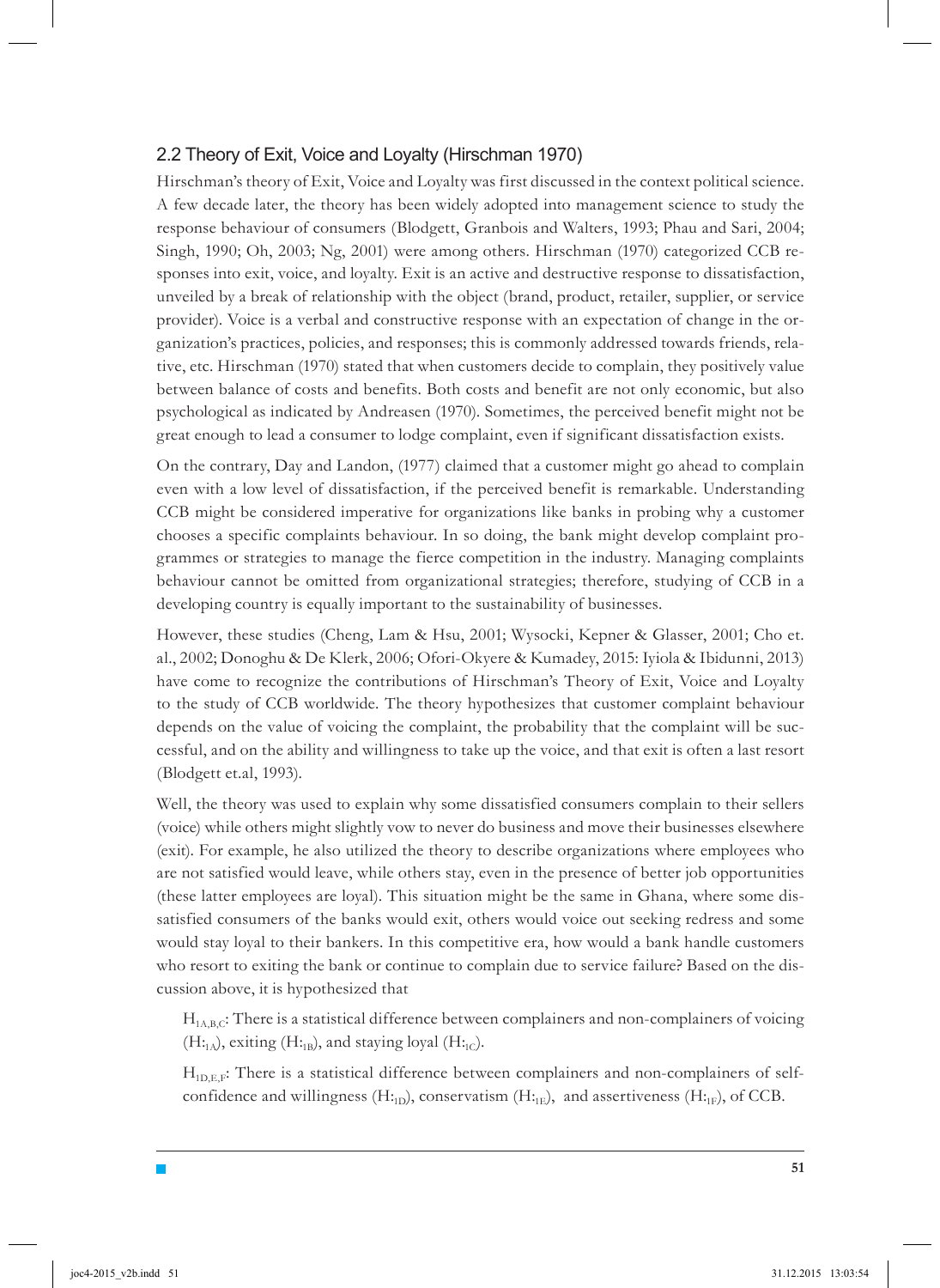H2: There is a statistical difference between complainers and non-complainers of stopping to do business with the bank.

 $H_{2A,B,C}$ : The probability of customers to voice out  $(H_{2A})$  or exit  $(H_{2B})$ , or stay loyal  $(H_{2C})$  is more likely among complainers than non-complainers.

#### 2.3 Demographic Characteristics

Marketing literature has proved that consumer's characteristics are importance of CCB to businesses. These characteristics include cultural, education, age, income, gender (Sujithamrak & Lam, 2005; An, Hui, & Leung, 2001; Liu & McClure , 2007). However, earlier literature on CCB supported the notion that demographics variables have been found to be the antecedents of CCB (Jacoby & Jaccard, 1981; Bearden & Oliver, 1985; Richins,1987; Singh, 1990).

 $H_{2D}$ : The probability of customers towards CCB is more likely to be influenced by gender among complainers.

#### 2.4 Product Attributes

One main component that triggers customer dissatisfaction is product or service attributes. Product attributes associated with CCB included the nature of the product or product category (Kincade et al, 1988) cost of the product (Day & Landon, 1977) and the importance of the product to the consumer (Stephens & Gwinner, 1998; Sheth, Mittal, & Newman, 1999). Gilly & Gelb, (1982) cited in (Donoghue & De Klerk, 2006) also discussed durabilty of the product as additional of product attribute in their studies. Phau and Sari, (2004) found out that consumers often make decisions to purchase based on the price. Keng, Richmond, and Han, (1995) further identified that consumers were likely to complain when there was an increase in the price of products or service that they purchase frequently. Consumers also tend to associate high quality to a product based on the perceived high price of the service or the product. Day (1977) confirmed the higher the price of a product or service, the higher the expectations to perform well. He further explained that consumers would probably complain if the actual performance of product dilutes their status. In the Ghanaian-banking environment, customers access these services: savings, deposit, fixed deposit, transfer of cash within organizations, or personal use and other payments. If any of these services are diluted that could lead to dissatisfaction.

H3: Product attributes significantly influence the Ghanaian CCB.

#### 2.5 Attitude Towards Complaints and Business in General

Customer attitude towards complaining largely depends on the personal tendency of a dissatisfied customer who seeks compensation from the firm (Yuksel & Kilinc, 2006 cited in Mousavi & Esifidani, 2013) comprehensive model of CCB). According to Fishbein and Ajzen (1975), attitude can be examined as how a person generally sees a specific behaviour negatively or positively, after assessing the results of the act. Other researchers like Blodgett, Wakefield and Barnes, (1995, in Norazah, 2010) explained attitude towards complaining as an individual's disposition to rectify the problem when he or she is dissatisfied with a product or service. In the Ghanaian environment, some customers would always evaluate the cost and benefit associated with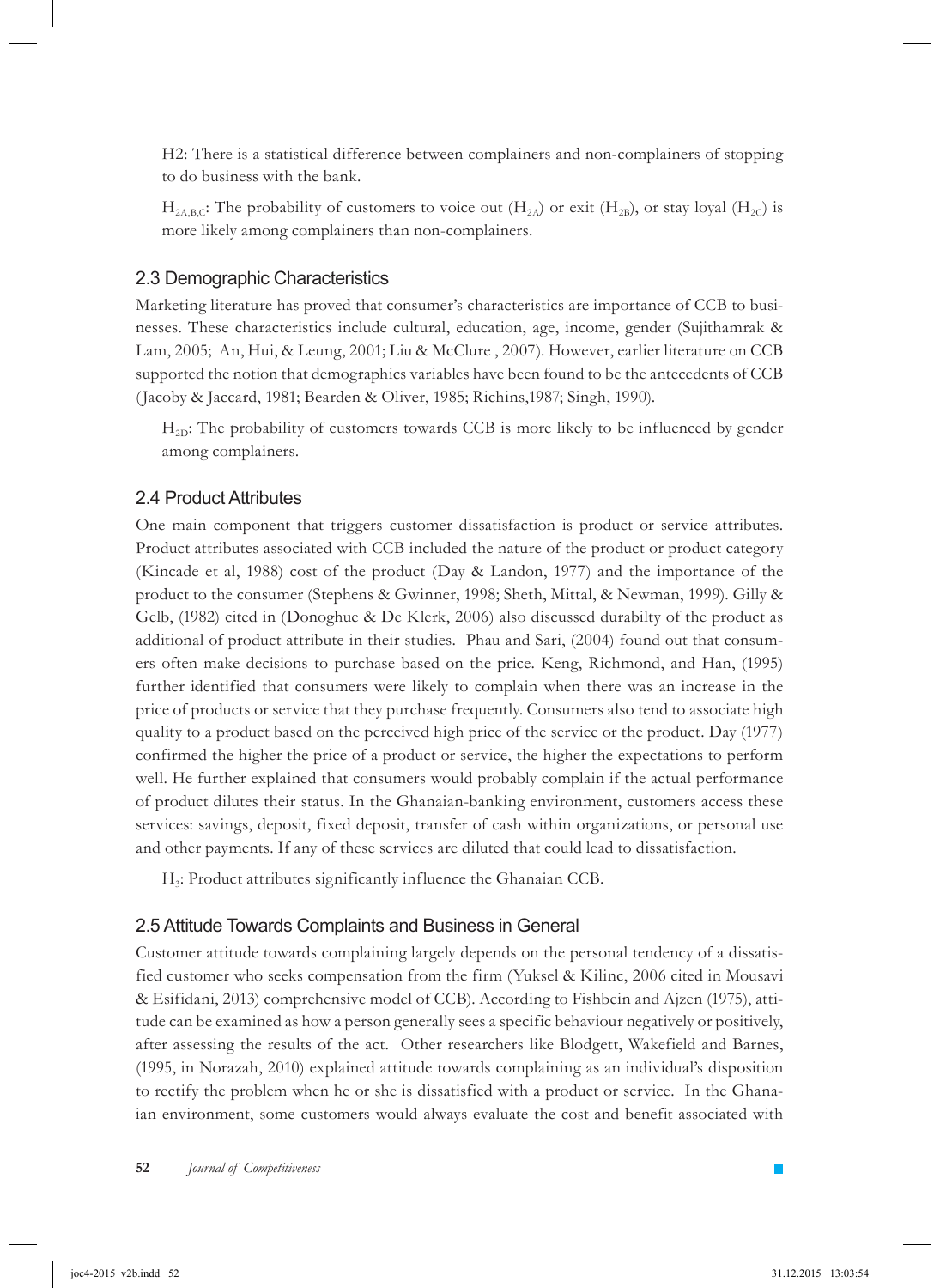complaining before he or she makes the effort to lodge a complaint. This behaviour is similar to the findings of (Hirschman 1970; Richins 1980), who argued that customers' perception to complaint depends on the costs and the benefits. Literature on CCB has proved that customers who do not complain involve in negative behaviour like taking their businesses to other competitors or speak negative words-of-mouth against the organization (Blodget & Granbois, 1992). Analyzing from the literature above it is hypothesized that:

H4: Attitude of Ghanaian consumers of the banks toward complaints significantly influence CCB.

Attitude towards businesses in general is one main component of CCB. This variable as defined by Singh and Wilkes, (1996) as an individual's feelings about the marketplace, the behaviour of firms and the consumption of products and services. Is there any relationship between customers' attitude toward businesses in general and CCB? Researches have established that there is a positive and significant relationship between responsiveness and complaining (Richins & Verhage, 1985; Lau & Ng 2001). However, this was in contrast to the study of Barnes and Kelloway, (1980), who discovered that attitude towards businesses, had a more negative towards complaints behaviour. Building from the preceding discussion it is hypothesized that:

H5: Attitude of Ghanaians towards banking businesses in general significantly influence CCB.

#### 2.6 Psychographics (Self-Confidence and Willingness, Conservatism,

#### Assertiveness, Success of Justice)

Psychographic factors examined in this study are sense of justice, self-confidence, assertiveness, conservatism, attitude towards businesses in general, and attitude towards complaining. According to Homer and Kahle (1988) psychographic characteristics determine human behaviour. Morganosky and Buckley (1984) confirmed that traits such as uniqueness and individuality and sense of independence affect Customer Complaint Behaviour. Davidow and Dacin, (1997) showed that psychographic factors like personality and attitudes are the reasons that influence customer complaints behaviour, and different people will show different responses when they face dissatisfactory situations. People are more likely to complain if they perceive complaining as an appropriate behaviour.

Phau and Sari (2004), pointed out that, some people do not hesitate to voice out their dissatisfactions if other possibly show negative responses to complaints behaviour. Lau and Ng (2001) also found out that, generally, customers who complain are more likely to be self-confident and socially responsible. Socially responsible people tend to complain because they believe others would benefit from the complaints. Self-confidence as defined by Coopersmith, (1967) refers to an individual's belief of his/her overall competence. However, Bearden and Mason (1984) identified that complaints handling attitude is associated to assertiveness and feelings of powerlessness. Galassi and Galassi (1977) defined assertiveness as behaviour emitted by a person in an interpersonal context. These behaviours exhibit person's feelings, attitudes, wishes, opinions, and honest while respecting the feelings, attitudes, wishes and rights of others. Consumers who complain are more assertive and able to stand up for their rights (Fornell and Westbrook, 1979).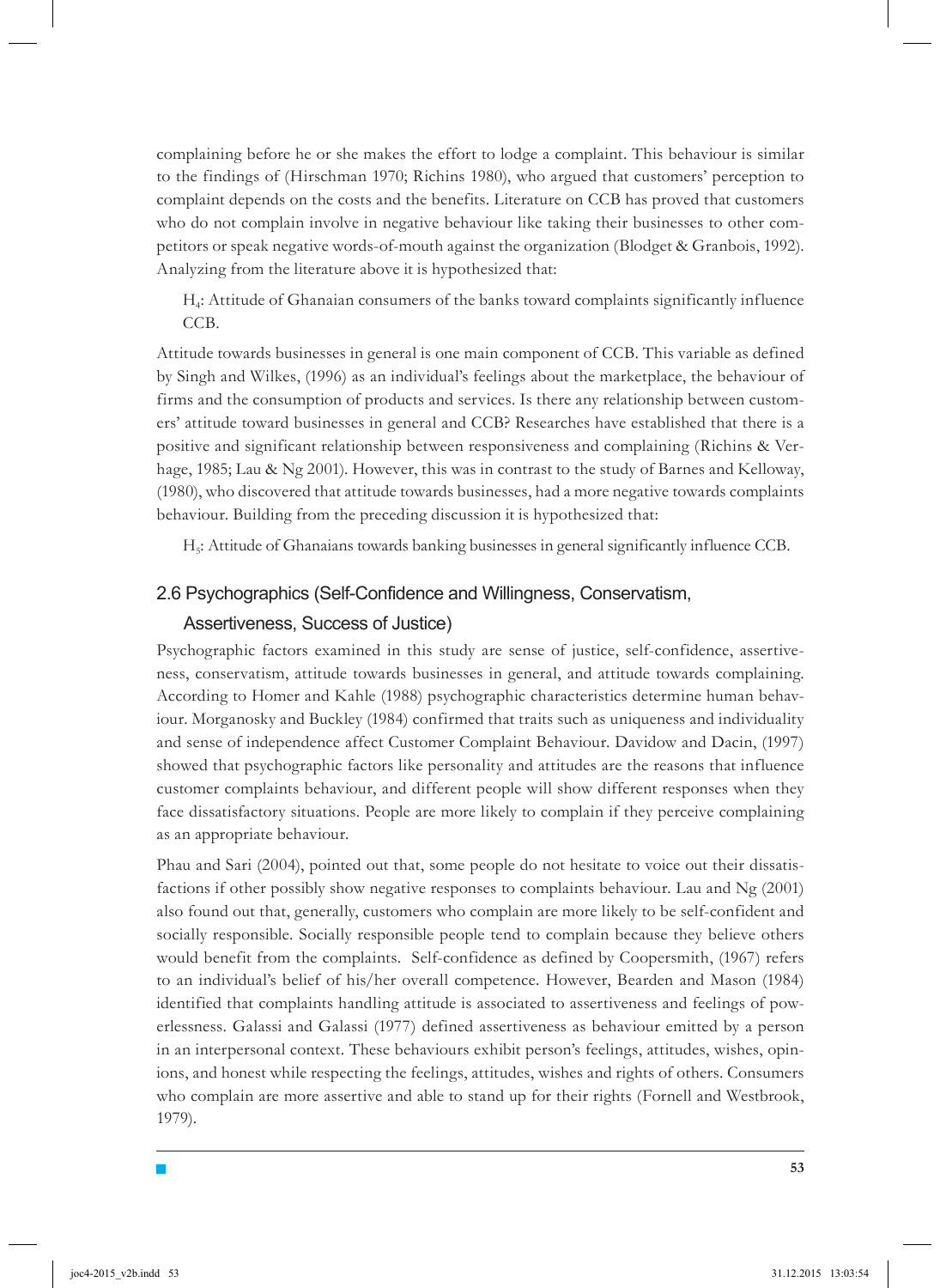Singh (1990) observed that perceived success of justice in complaint behaviour is the likelihood of getting redress or apology when customers lodge complaints with a company. Customers to some extent complain when they know their complaints would be valued indicated by (Rizwan, Ahmed & Nazeer, 2013). Researches of (Morel, Posez & Wilke, 1997; Singh, 1990; Day & Landon 1976) showed that customers become more likely to lodge complaints when they identify high value of complaining, rather than getting involved in any other response.

 $H_6$ : Self-Confidence and Willingness ( $H_{6A}$ ), Assertiveness ( $H_{6B}$ ), Conservatism ( $H_{6C}$ ) Sense of Justice ( $H_{6D}$ ), Attitude Towards Complaints ( $H_{6E}$ ) Attitude Towards Business in General  $(H<sub>6F</sub>)$  Service Attributes ( $H<sub>6G</sub>$ ) positively influence customer to voice out in the Ghanaian Banking Environment.

H<sub>7</sub>: Self-Confidence and Willingness (H<sub>7b</sub>), Assertiveness (H<sub>7B</sub>), Conservatism (H<sub>7C</sub>) Sense of Justice (H<sub>7D</sub>), Attitude Towards Complaints (H<sub>7E</sub>) Attitude Towards Business in General  $(H_{7F})$  Service Attributes  $(H_{7G})$  positively influence customer to exit the Bank.

 $H_{8}:$  Self-Confidence and Willingness  $(H_{80})$ , Assertiveness  $(H_{8B})$ , Conservatism  $(H_{8C})$  Sense of Justice (H<sub>8D</sub>), Attitude Towards Complaints (H<sub>8E</sub>) Attitude Towards Business in General  $(H_{\rm SF})$  Service Attributes  $(H_{\rm SC})$  positively influence loyalty in the Ghanaian Banking Environment.

### **3. Research Methodology**

#### 3.1 Research Design and Data Collections

The study utilized survey and correlational designs as well as a quantitative approach to evaluate participants' responses and identify relationships between the factors: exit, voice, and loyalty and psychographics' influence on CCB in the Ghanaian banking environment. We chose these designs survey, correlational and quantitative approach because information was gathered through questionnaires and the variables were quantified and tested to establish relationships.

The questionnaires consisted of two sections, where the first section examined the elements of Hirschman's theory and psychographic factors: attitude towards complaints, sense of justice, service or product attribute, attitudes towards business in general, self- confidence and willingness, conservatism and assertiveness. The explanation of the Hirschman's 1970 theory provided in the study of (Blodgett, Granbois & Walters, 1993) was adapted to develop CCB questions in the first section. The questions in the first section were measured on a five-Likert scale point, ranging from 1 strongly disagree to 5 strongly agree. In all they were 33 instruments of which 28 were in the first section and 5 were in the second section. Because the attribution constructs were formulated as a formative measure, the responses of these items were summed after reverse scoring so that higher values mean the respondents strongly agreed to the statement. Out of the 28 questions, the study borrowed 20 questions out of 40 psychographic questions from the work of (Phau & Sari, 2004) and revised it for the Ghanaian banking context. Voice, exit and loyalty were adapted from the previous study (Norazah, 2010) as CCB. The second section of the questionnaire contained demographic information like gender, age group, level of education, income level and complaint status (complainers or non-complainers).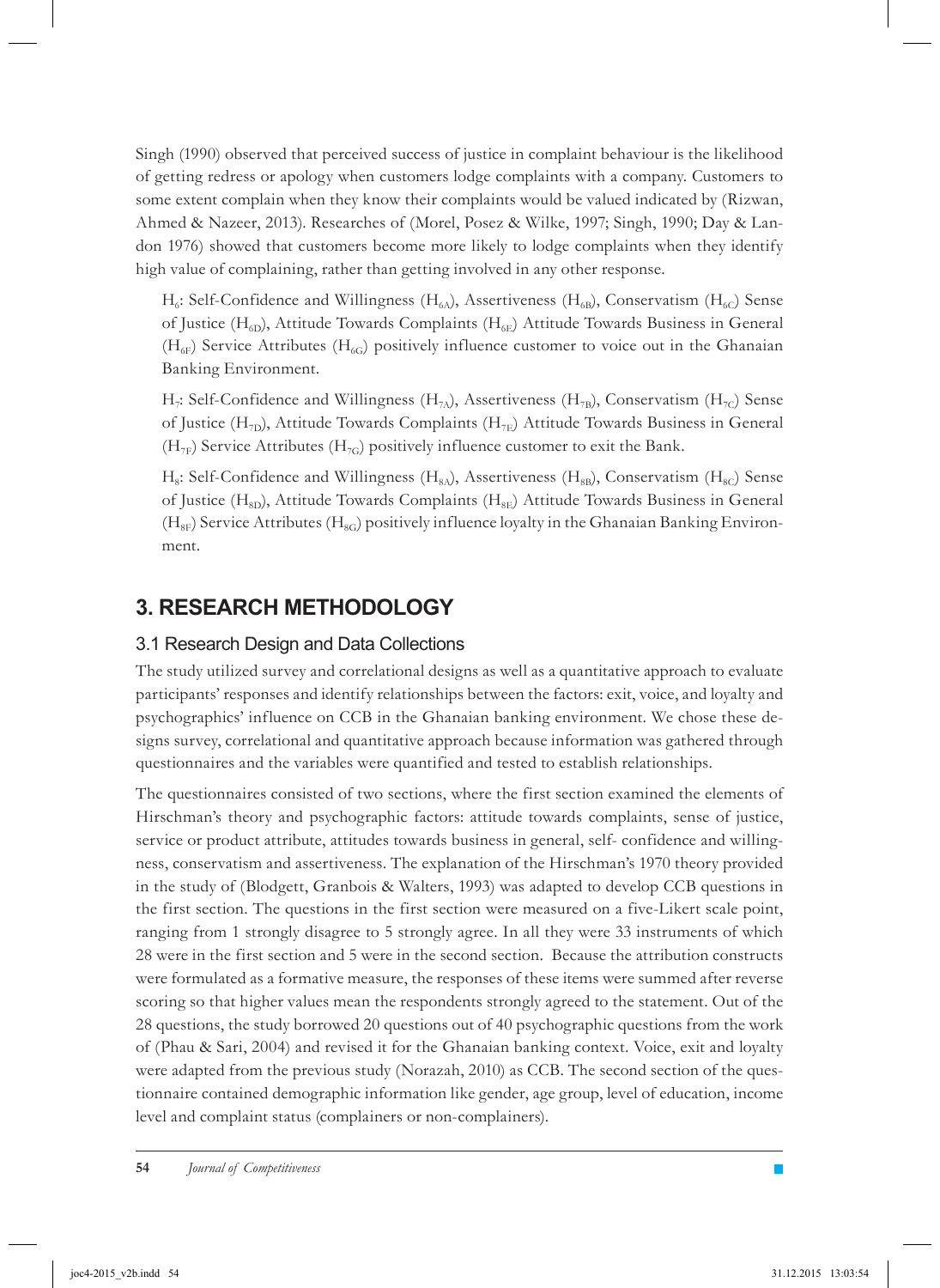#### 3.2 Sampling

The target population was all customers of two branches each of two public banks in the capital. The banks selected were randomly sampled through the balloting approach. The rational for adopting random sampling method was because complaint is a common characteristic of service or product failure in any banking sector. One hundred and seventy one (171) respondents were used for this research. The sample size of 171 is adequate for this study because, according to Sekaran (2000) indicated that a sample size of 30 and above 500 respondents is appropriate for a study. This paper applied the convenience sampling technique, where the questionnaires were administered with the assistance of two National Service Personnel in each of the two branches. Questionnaires administered to the customers in the banking halls after they have completed their transactions and were free to answer the questions. For the purpose of accuracy and also to avoid sampling the same respondent twice, the National Service Personnel were educated on to ask customers whether they have already filled this questionnaire for before given it out. Permission was obtained from the branch managers to conduct the survey.

## **4. Data Analysis**

#### 4.1 Validity and Reliability

In this paper, the mean, standard deviation, confirmatory factor analysis and reliability test were conducted to describe that data.

| Variables                               | Number<br>of items | Cronbach<br>Alpha | Factor<br>Loading | Mean<br>(SD) | Std.<br>Deviation |
|-----------------------------------------|--------------------|-------------------|-------------------|--------------|-------------------|
| Self-Confidence and Willingness         | 2                  | 0.673             | 0.656             | 2.578        | 1.083             |
| Assertiveness                           | 2                  | 0.667             | 0.758             | 1.147        | 0.471             |
| Attitude Towards Business in<br>General | $\overline{c}$     | 0.786             | 0.823             | 3.228        | 1.205             |
| Conservatism                            | $\mathfrak{D}$     | 0.718             | 0.712             | 3.127        | 1.196             |
| Sense of Justice                        | 3                  | 0.671             | 0.750             | 3.044        | 0.974             |
| Service Attributes                      | 3                  | 0.652             | 0.628             | 2.418        | 1.068             |
| Attitude Towards Complaints             |                    | 0.738             | 0.874             | 3.553        | 1.357             |

Tab. 1 - Mean, Standard Deviation, Validity and Reliability Analysis, Source: Researchers' Calculation, 2015

Table 1 reveals that all the items measuring psychographic variables had a factor loadings above 0.5 which is the threshold of validity (Hair, Anderson, Tatham, & Black, 1995). Cronbach alpha values were all above 0.6 supporting the threshold (Nunnally & Bernstein, 1994) meaning that there is an internal consistency in the instruments used. The highest mean value obtained was 3.553 revealing that customers agreed that they had an attitude towards complaints where there is services failure. However, the least mean value was 1.147 confirming that customers were not bond enough to complain to the bank. Thus, it appears that customers develop attitude towards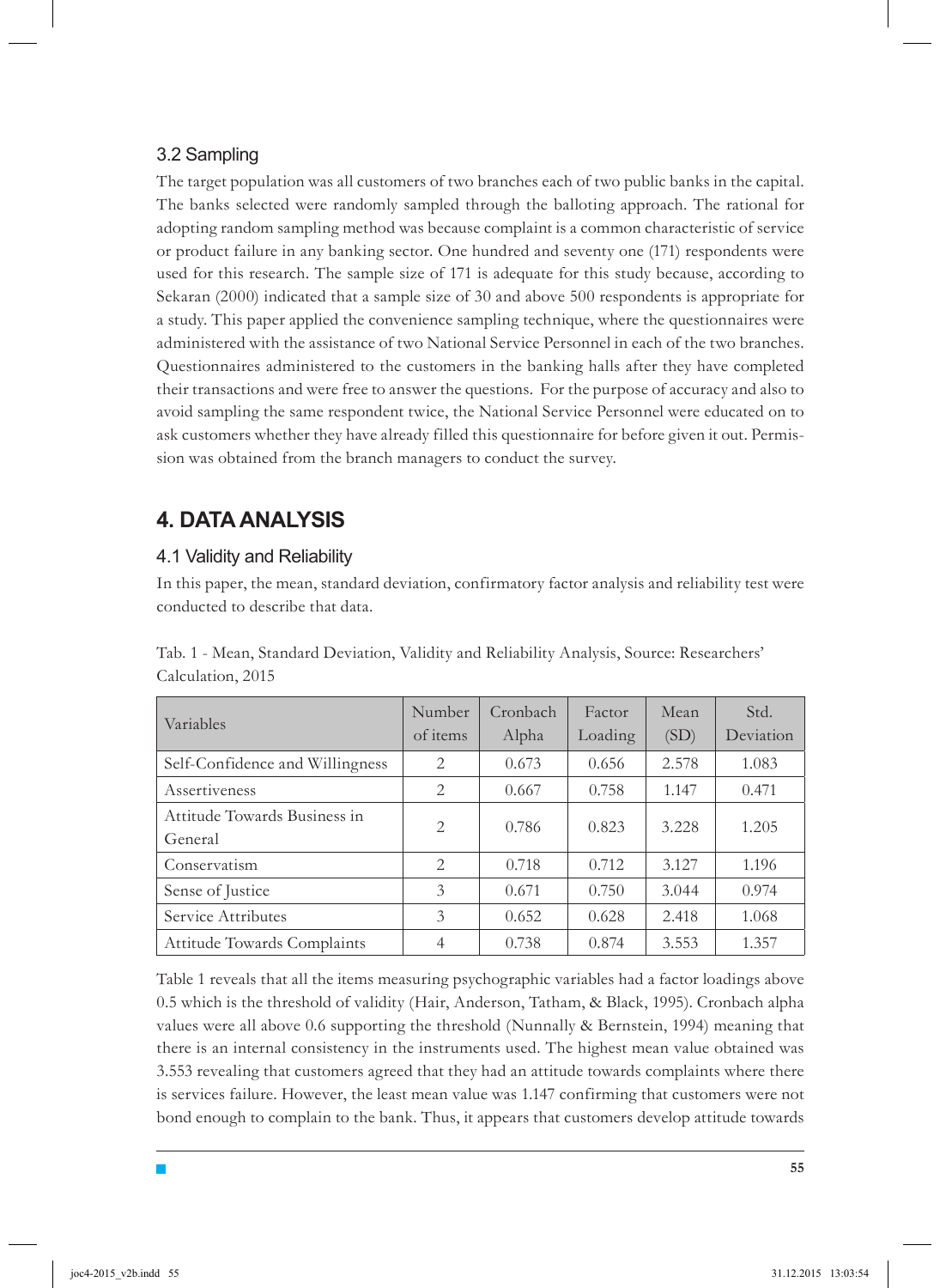complaining but they are not firm enough to complain which might be due to some factors like whether this would offer a unique opportunity to correct problem, and also improve products and services (Cornell, Bleigh, & Babakus, 1991).

#### 4.2 Factor Analysis

A factor analysis was conducted to extract the most valuable psychographic variables for the study.

|                                         | Initial Eigenvalues |                              |                             |  |  |  |
|-----------------------------------------|---------------------|------------------------------|-----------------------------|--|--|--|
| Component                               | Total               | $\frac{0}{0}$<br>of Variance | Cumulative<br>$\frac{0}{0}$ |  |  |  |
| Self-Confidence and Willingness         | 1.86                | 26.61                        | 26.61                       |  |  |  |
| Assertiveness                           | 1.34                | 19.11                        | 45.72                       |  |  |  |
| Attitude Towards Business in<br>General | 1.16                | 16.62                        | 62.34                       |  |  |  |
| Sense of Justice                        | 0.84                | 11.96                        | 74.30                       |  |  |  |
| Conservatism                            | 0.76                | 10.89                        | 85.19                       |  |  |  |
| Service Attributes                      | 0.58                | 8.25                         | 93.44                       |  |  |  |
| Attitude Towards Complaints             | 0.46                | 6.56                         | 100.00                      |  |  |  |

Tab. 2 - Factor Analysis, Source: Researchers' Computation, 2015

Extraction Method: Principal Component Analysis

Table 2 shows the factor analysis. The factor analysis was calculated on the psychographic variables utilizing the principal component method with the varimax rotation. Kaiser-Meyer Olkin (KMO) criterion was adopted where three factors merged explaining 63% of the variance in the psychographics factors. The three extracted factors, self-confidence and willingness of the customers to complain had accounted for 26.61%, assertiveness 19.11% and attitude towards business in general 16.62% of the variation of the factors. KMO value of 0.559 was obtained, and Bartlett's test Sphericity has been conducted with the aim of testing the null hypothesis that the population correction matrix of the variables is an identity matrix. The chi-square statistic is 229.778 and p value is 0.000 indicates that there is correlation of variables to each other, hence the null hypothesis is rejected.

#### 4.3 Mann-Whitney U - test

This paper employed Mann-Whitney U non-parametric test to identify whether there is a statistical difference between complainer and non-complainer groups of customers of the bank.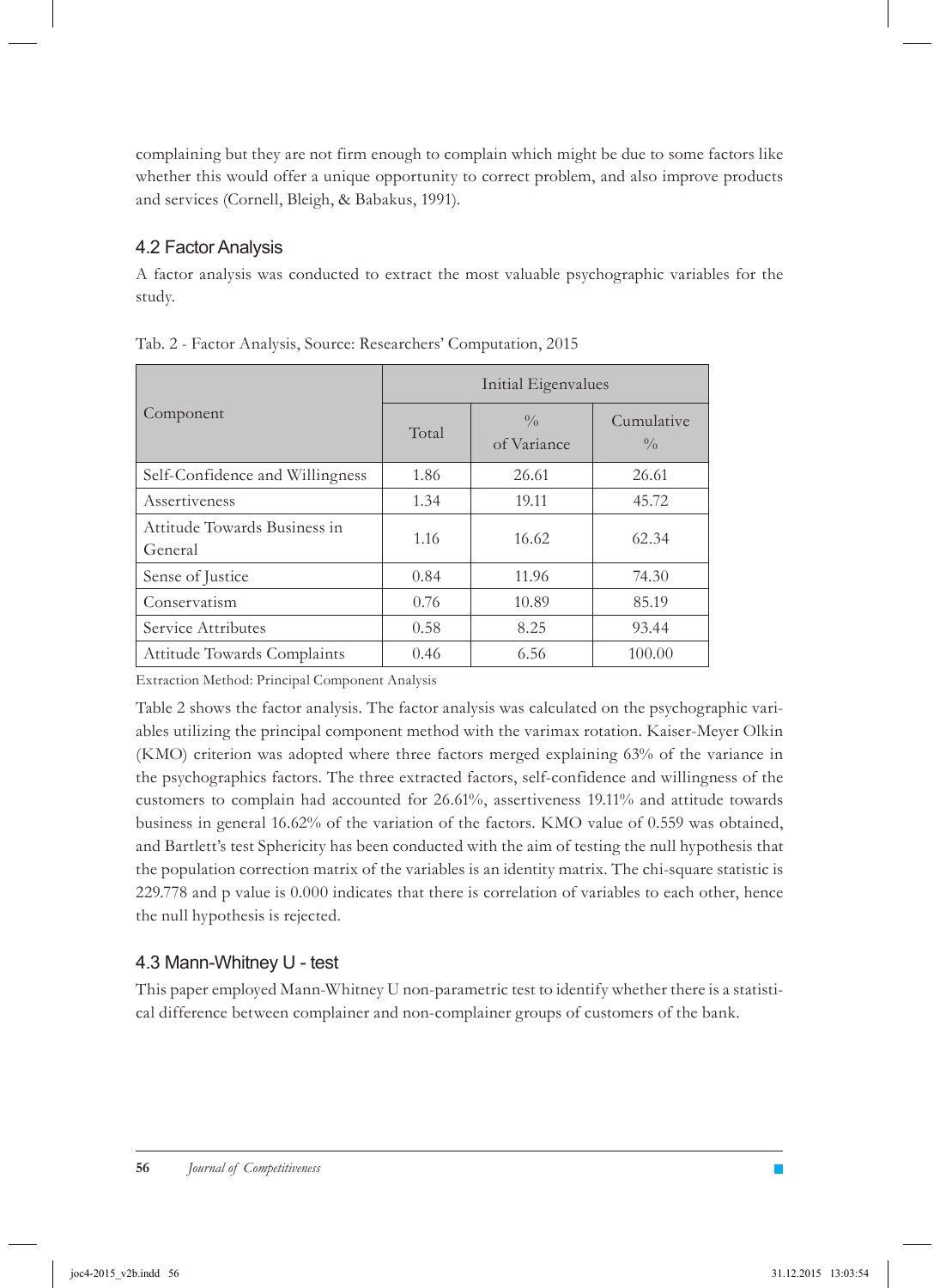|                                | Voice    | Exit      | Loyalty  | Self Confi-<br>dence and<br>willingness | Conserva-<br>tism | Assertive-<br>ness |
|--------------------------------|----------|-----------|----------|-----------------------------------------|-------------------|--------------------|
| Mann-<br>Whitney U             | 2367.000 | 2668.500  | 2466.000 | 1857.000                                | 2174.500          | 1373.000           |
| Wilcoxon<br>W                  | 3357.000 | 10796.500 | 3456.000 | 2847.000                                | 10302.500         | 2363.000           |
| Z                              | $-1.523$ | $-.446$   | $-1.305$ | $-3.323$                                | $-2.226$          | $-5.096$           |
| Asymp.<br>Sig.<br>$(2-tailed)$ | .128     | .655      | .192     | .001                                    | .026              | .000               |

Tab. 3 - Mann-Whitney U test, Source: Researchers' Calculation, 2015

a. Grouping Variable: Complainer and non-complainer

Table 3 shows the Mann-Whitney U test of compare groups. The two groups (complainers and non-complainers) were compared using the Mann-Whitney U test to confirm whether their views on psychographic factors and Hirschman' s theory of exit, voice and loyalty were statistically independent. The results reveal that there is no statistical difference  $(1)$  =2367.000,  $p>0.05$ , between the groups when it comes to voicing, wanting to go elsewhere or exiting ((U) =2668.500, p>0.05) and loyalty ((U)= 2466.000, p>0.05) not supporting  $H_{1A}$ ,  $H_{1B}$  and  $H_{1C}$ .

The outcome of the Mann-Whitney U test again revealed that there is a significant difference between the groups on self-confidence and willingness ((U) =1857.000, p<0.05), conservatism ((U) =2174.500, p<0.05), and assertiveness ((U) =1373.000, p<0.05), supporting  $H_{1D}$ ,  $H_{1E}$ , and  $H_{1E}$ .

#### 4.4 Binary Logistic Regression

Binary logistic regression was calculated to predict the probability of the customer complaints behaviour of complainers and non-complainers in relation to the Exit, Voice and Loyalty theory of Hirschman (1970).

| CCB        | Odds ratio  |
|------------|-------------|
| Voice      | 0.9164599   |
|            | $(-1.11)$   |
| Exit       | 0.953109    |
|            | $(-0.80)$   |
|            | 1.811654*** |
| Loyalty    | (3.50)      |
| $Male = 1$ | $0.9510**$  |
|            | (2.13)      |

Tab. 4 - Binary Logistic Regression, Source: Researchers' Computation, 2015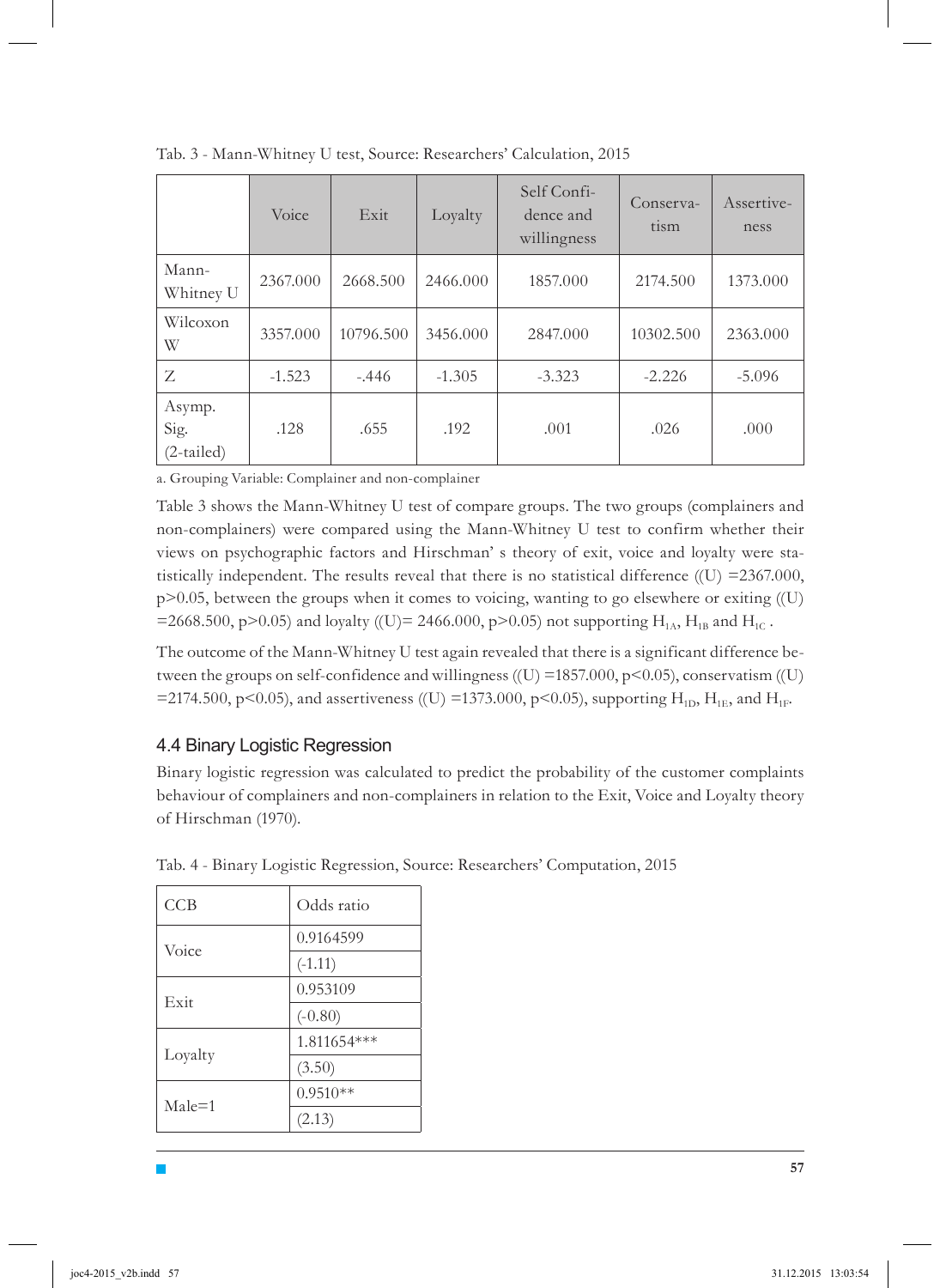| $Female=0$              | 0.0000     |
|-------------------------|------------|
|                         | (.)        |
| Constant                | 1.678269   |
|                         | (0.90)     |
| Observations            | 171        |
| Adjusted R <sup>2</sup> |            |
| Log lik.                | $-74.1701$ |
| Chi-squared             | 21.6565    |
| r <sup>2</sup>          |            |
| F                       |            |

t statistics in parentheses,\* p < 0.10, \*\* p < 0.05, \*\*\* p < 0.01, Marginal effect after logistics voice=0.0161483, exit= -0.0165406, loyalty=0.01164.

Table 4 shows the outcome of the Binary Logistic Regression using gender as a control variable. The dependent variable is binary that is non-complainers were coded as zero (0) and complainers as one (1). The coefficient of voicing complaint is 0.92 times less likely and not significant  $(p<0.05)$  for complainers than non-complainers on service failure in the bank, not supported H2A. The probability of complainers to exit or stop patronizing service from a particular bank is the coefficient of 0.95 less likely and not significant  $(p<0.05)$  than customers, who complained, not supported H2B. Moreover, loyalty was 1.81 times more likely and significant  $(p<0.05)$  for complainers than non-complainers on service dissatisfaction support H2C. The control variable gender introduced into the model reveals that male customers are more likely to be influenced than female in CCB, supporting H2D. The outcome shows that control variables like gender has a significant effect on CCB. The results of the marginal effect after logistics indicated voice=0. 016483, exist=0. 0016, and loyal=0. 01164. It implies that 1% increase in voice affects the probability of complaining by 1.61, and loyalty by 1.16 while 1% increase in exit decrease complaining by 1.65.

#### 4.5 Multiple Regression Analysis

Multiple regression analysis was conducted to establish significant relationships between the complaints behaviour (voice, exit and loyalty) and these independent variables (self-confidence and willingness, assertiveness, conservatism, sense of justice, attitude towards complaints, service attributes and general attitude towards business.

| Model                       |       | Unstandardized<br>Coefficients | Standardized<br>Coefficients |       | Sig. |
|-----------------------------|-------|--------------------------------|------------------------------|-------|------|
|                             | B     | Std. Error                     | Beta                         |       |      |
| (Constant)                  | 5.641 | 1.090                          |                              | 5.173 | .000 |
| Attitude towards complaints | .122  | .045                           | .209                         | 2.744 | .007 |

Tab. 5 - Influence of antecedent variables on Voice, Source: Researchers' Calculation, 2015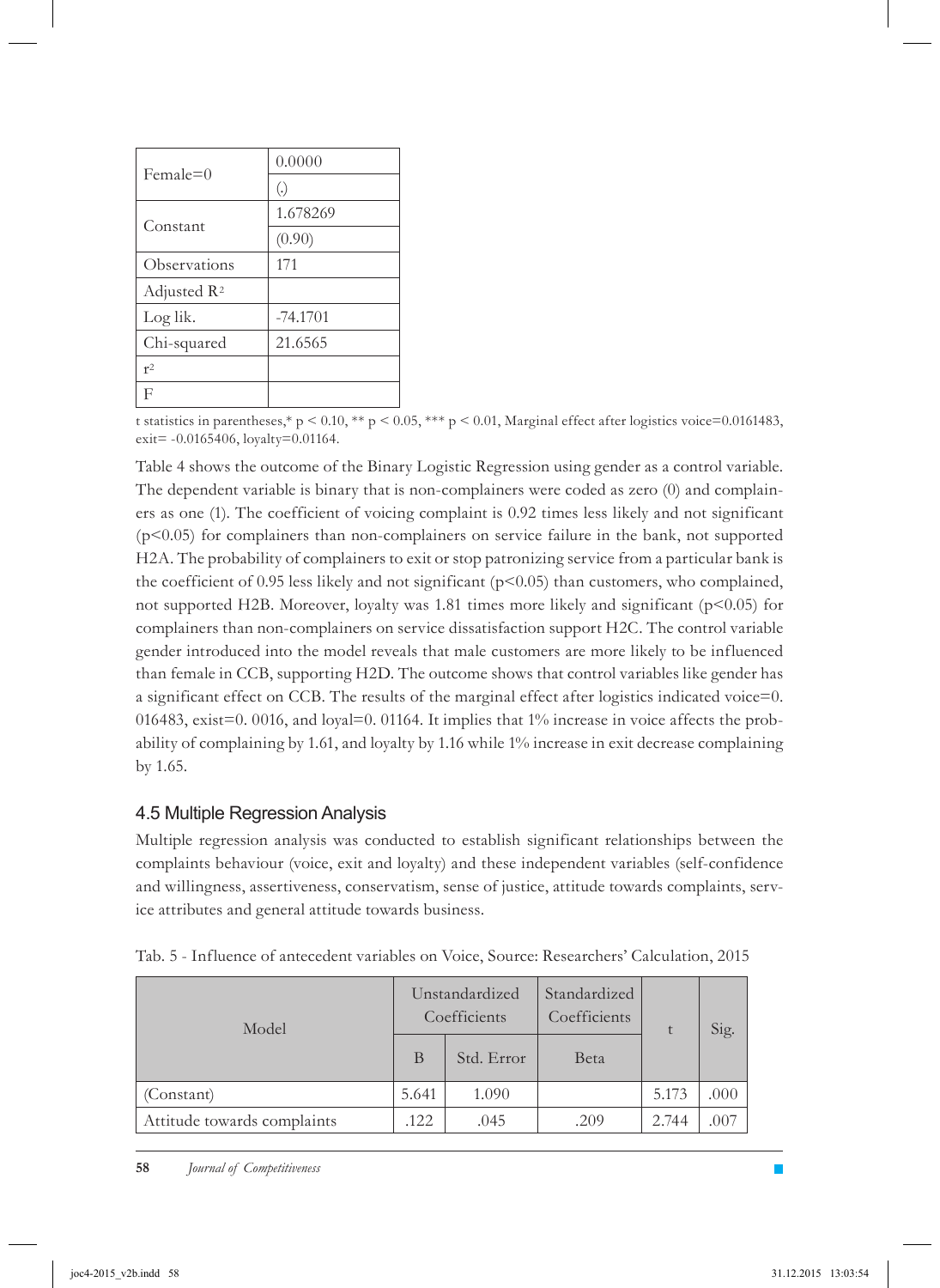| Sense of Justice                | .038    | .049 | .063    | .770    | .442 |
|---------------------------------|---------|------|---------|---------|------|
| Service Attributes              | .166    | .084 | .157    | 1.980   | .049 |
| Attitude towards in General     | $-.036$ | .068 | $-.042$ | $-.533$ | .595 |
| Self-Confidence and Willingness | .023    | .047 | .043    | .483    | .630 |
| Conservatism                    | .266    | .092 | .224    | 2.878   | .005 |
| Assertiveness                   | .080    | .081 | .085    | .981    | .328 |

a. Dependent Variable: Voice, R=0.336, R2=0.113, p=0.06, F=2.956

Table 5 reveals that only these independent variables attitude towards complaints, service attribute, and conservatism had significant relationships ( $p<0.05$ ) with customers voicing behaviour in the bank, supporting  $H_{6C}$ ,  $H_{6G}$  and  $H_{6E}$ . The other hypotheses such as (self-confidence and willingness,  $H_{6A}$ ) (assertiveness,  $H_{6B}$ ), (attitude towards business in general,  $H_{6F}$ ) and (sense of justice,  $H_{6D}$ ) are not supported.

Tab. 6 - Influence of antecedent variables on Exit, Source: Researchers' Calculation, 2015

| Model                                   |         | Unstandardized<br>Coefficients | Standardized<br>Coefficients | t        | Sig. |
|-----------------------------------------|---------|--------------------------------|------------------------------|----------|------|
|                                         | B       | Std. Error                     | Beta                         |          |      |
| (Constant)                              | 4.977   | 1.143                          |                              | 4.355    | .000 |
| Sense of justice                        | .208    | .078                           | .277                         | 2.673    | .008 |
| Service attributes                      | .700    | .174                           | .531                         | 4.033    | .000 |
| Self-Confidence and willingness         | .044    | .056                           | .067                         | .787     | .432 |
| Conservatism                            | $-.070$ | .112                           | $-.047$                      | $-.623$  | .534 |
| Assertiveness                           | $-.168$ | .095                           | $-.144$                      | $-1.766$ | .079 |
| Attitude towards complaints             | .699    | .238                           | .324                         | 2.939    | .004 |
| Attitude towards business in<br>general | $-.327$ | .286                           | $-.150$                      | $-1.144$ | .254 |

a. Dependent Variable: Exit, R=0.460, R2=0.211, F=6.245,

Table 6 shows that sense of justice, service attributes and attitude towards complaints had significant relationships  $(p<0.05)$  with customers exiting or stopping to transact business with the bank, supporting  $H_{7D}$   $H_{7G}$  and  $H_{7E}$ . The outcome confirms that these independent variables (self-confidence and willingness,  $H_{7A}$ ) (assertiveness,  $H_{7B}$ ) (conservatism,  $H_{7C}$ ) (attitude towards business in general,  $H_{7F}$ ) were rejected.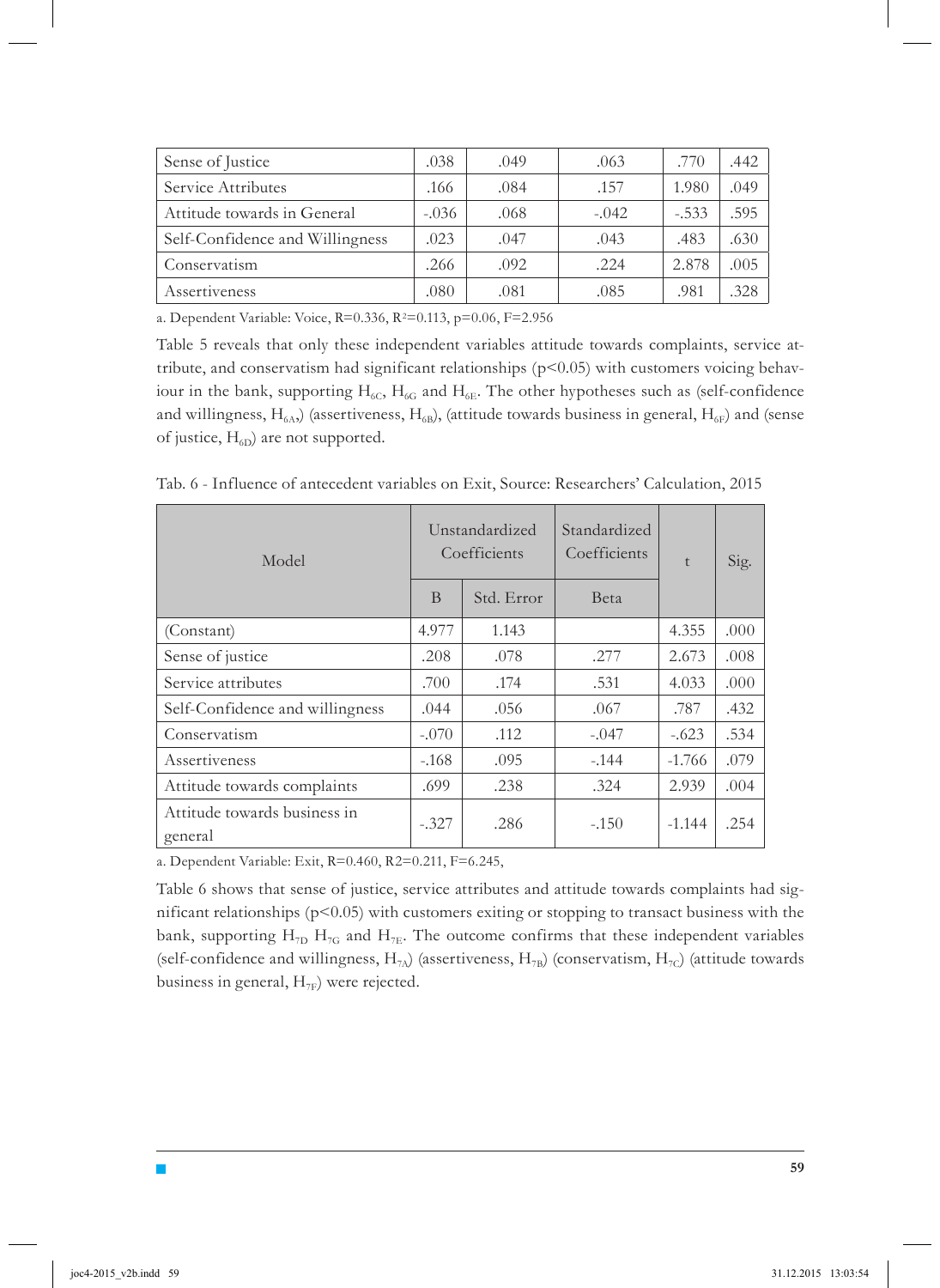| Model                                   | Unstandardized<br>Coefficients |            | Standardized<br>Coefficients | t       | Sig. |
|-----------------------------------------|--------------------------------|------------|------------------------------|---------|------|
|                                         | B                              | Std. Error | Beta                         |         |      |
| (Constant)                              | 4.977                          | .751       |                              | 6.629   | .000 |
| Attitude towards complaint              | .067                           | .031       | .152                         | 2.168   | .032 |
| Sense of justice                        | .077                           | .034       | .172                         | 2.281   | .024 |
| Service attributes                      | .071                           | .058       | .090                         | 1.238   | .217 |
| Attitude towards business in<br>general | .118                           | .047       | .181                         | 2.506   | .013 |
| Self-Confidence and willingness         | $-.029$                        | .032       | $-.072$                      | $-.888$ | .376 |
| Conservatism                            | .351                           | .064       | .394                         | 5.519   | .000 |
| Assertiveness                           | .171                           | .056       | .243                         | 3.050   | .003 |

Tab. 7 - Influence of antecedent variables on Loyalty, Source: Researchers' Computation, 2015

a. Dependent Variable: Loyalty R=0.503, R2=0.253, F=7.907, p=0.000

Table 7 indicates that assertiveness, conservatism, sense of justice, attitude towards complaints, and attitude towards business in general had significant relationships  $(p<0.05)$  with loyalty supporting  $H_{8B}$   $H_{8C}$   $H_{8D}$   $H_{8E}$  and  $H_{8E}$ . Self-confidence and willingness, service attributes were significant to loyalty as a component of CCB not supporting  $H_{8A}$  and  $H_{8G}$ .

### **5. Discussions**

Customers of the selected banks participated in the study willingly and the results showed that the objectives of investigating the effects of psychographic factors on Hirschman's Theory was achieved. The findings revealed that in the first regression analysis these variables (attitude towards complaints, service attributes and conservatism) were all significant to customers voicing complaints. The second regression showed that only the sense of justice, service attributes and attitude towards complaints were significant to customer exiting, and attitude towards complaints, service attributes, assertiveness, a sense of justice and attitude towards business in general were significant to loyalty. It is clear from this point that the only psychographic variable that was significant to Hirschman's theory, exit, voice, and loyalty was attitude towards complaints which buttressed the assertion of previous studies of Day and Landon, 1977, Mooradian and Olver, 1994; Lang, Bai and Zhang, 2006, Bearden and Oliver, 1985, Crie, 2003. Customers' attitude towards complaints on banking services were significant at all the levels confirming the argument that customers might still go ahead to complain even with low level of dissatisfaction if the perceived benefit is remarkable (Day & Landon, 1977). With the increasing and on-going competition in the Ghanaian banking environment, customers are becoming enlightened on their rights to complain. Customers of the bank testified to the assertion that, "I always complain when l am dissatisfied because it is my right". This implies that customers would always voice or seek redress when they encounter dissatisfaction. It is an indication of a positive attitude towards CCB in the banking environment of a developing nation.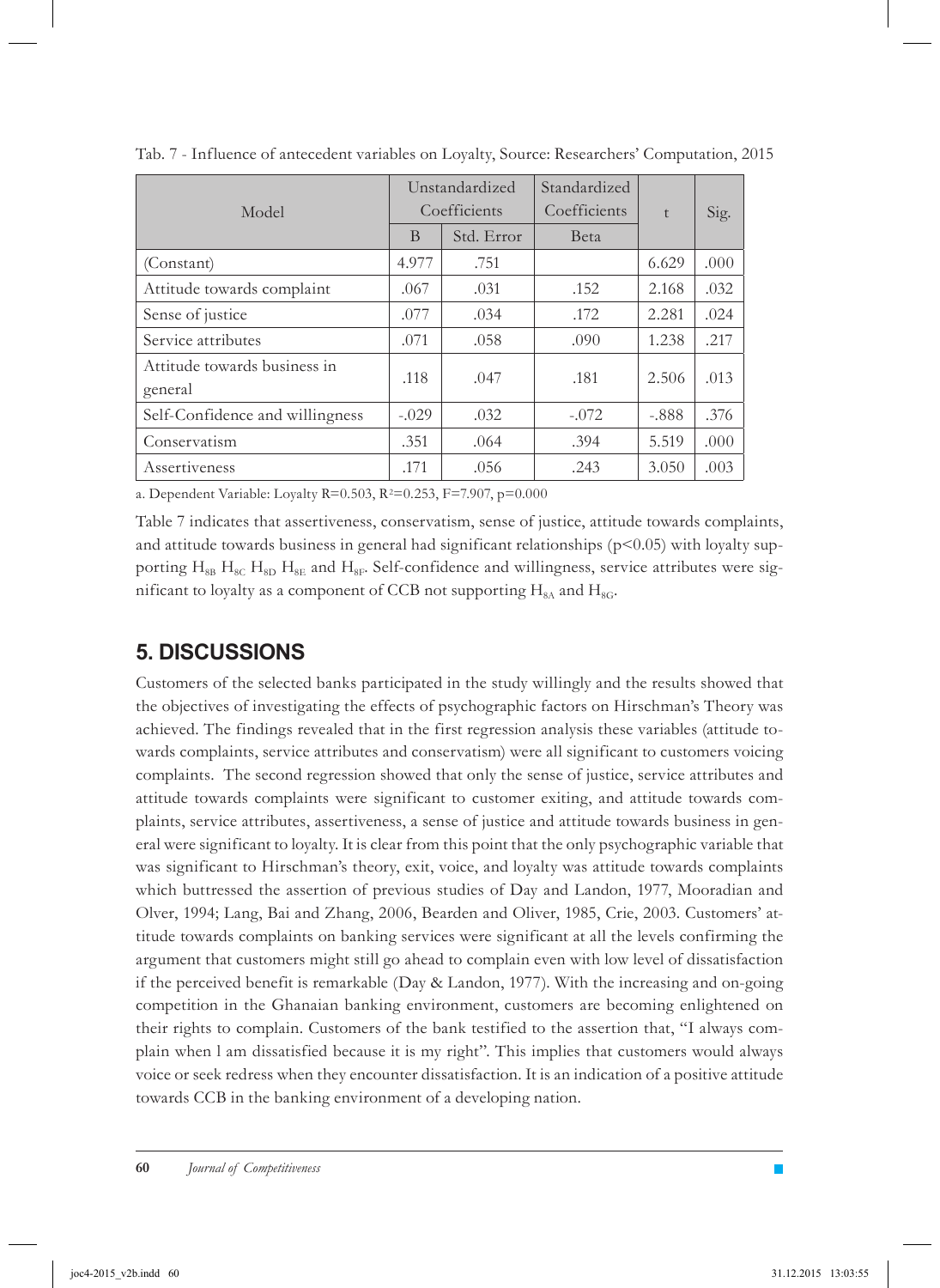However, the findings of this study on service attributes as the second common variable that was significant to both voice and exit supported prior studies of Day and Landon, 1976; Bearden and Oliver, 1985; Kincade et al, 1988; Blodgett, Granbois and Walters, 1993; Crie, 2003; Oh, 2003; Phau and Sari, 2004; as well as Gilly & Gelb, 1982 in Donoghue and De Klerk, 2006. They agreed that service attributes like cost, price or the nature of the product and durability are important features of the product to the consumer (Stephens & Gwinner, 1998; Sheth et al 1999). If these attributes are tampered with then some customers might trigger to voice or exit or become disloyal to their bankers.

On the other hand, a sense of justice, assertiveness, conservatism, attitude towards business in general were found to be significant at different levels of CCB. The findings on sense of justice is in line with these previous findings (Day & Landon, 1976; Morel, Posez & Wilke, 1997; Singh, 1990; Phau & Sari, 2004; Rizwan, Ahmed & Nazeer, 2013) which opined that success of justice in CCB is the likelihood of getting redress or an apology when customers know their complaints would be valuable. Lau and Ng (2001) and Keng et al. (1995) also found out that generally customers who complain are more likely to be bold and socially responsible that their complaints might benefit others. It is laudable to note that complaint behaviour is common to customers in developing country as well as to those in the western world.

Furthermore, the outcome of the statistical differences between the complainers and noncomplainers confirmed that customers possessed different psychographics that influence their decision to complain. It was revealed that these variables: self-confidence and willingness to complain, conservatism and assertiveness differed among the groups, which established a link between previous findings of Lau & Ng, 2001; Pharu and Sari, 2004. It is relevant to suggest that psychographic characteristics determine human behaviour is most likely to affect complaint behaviour of customers. Therefore, wherever human beings exist, behaviour formation would be present. The findings revealed that attitude to complain about service failure is present in the developing world as customers are perceived to have value for the money.

Finally, the findings showed that the probability to complain is controlled by gender as male complainers are more likely to show their dissatisfaction as compared to the female complainers supporting the previous works of Sujithamrak & Lam, 2005; Au, Hui, & Leung, 2001; Liu & McClure , 2007. Marketing literature has established the fact that consumer characteristics are important factors in studying customer behaviour (Singh, 1990). It is observed that the probability of customers staying loyal to their bankers and hoping that services would improve is higher among complainers that are in line with the findings of (Phau and Sari, 2004).

# **6. Conclusion and Implications**

This study established that Hirschman's theory and psychographics factors are very relevant in the studying of CCB in the banking environment of a developing nation. The proposed Hirschman theory and psychographic analysis suggested that the only variable that was not significant to all the three elements measuring CCB was self-confidence and willingness of customers of the bank to complain. The findings of the study also proved that there are differences between complainers and non-complainers in terms of how they factor assertiveness, conserva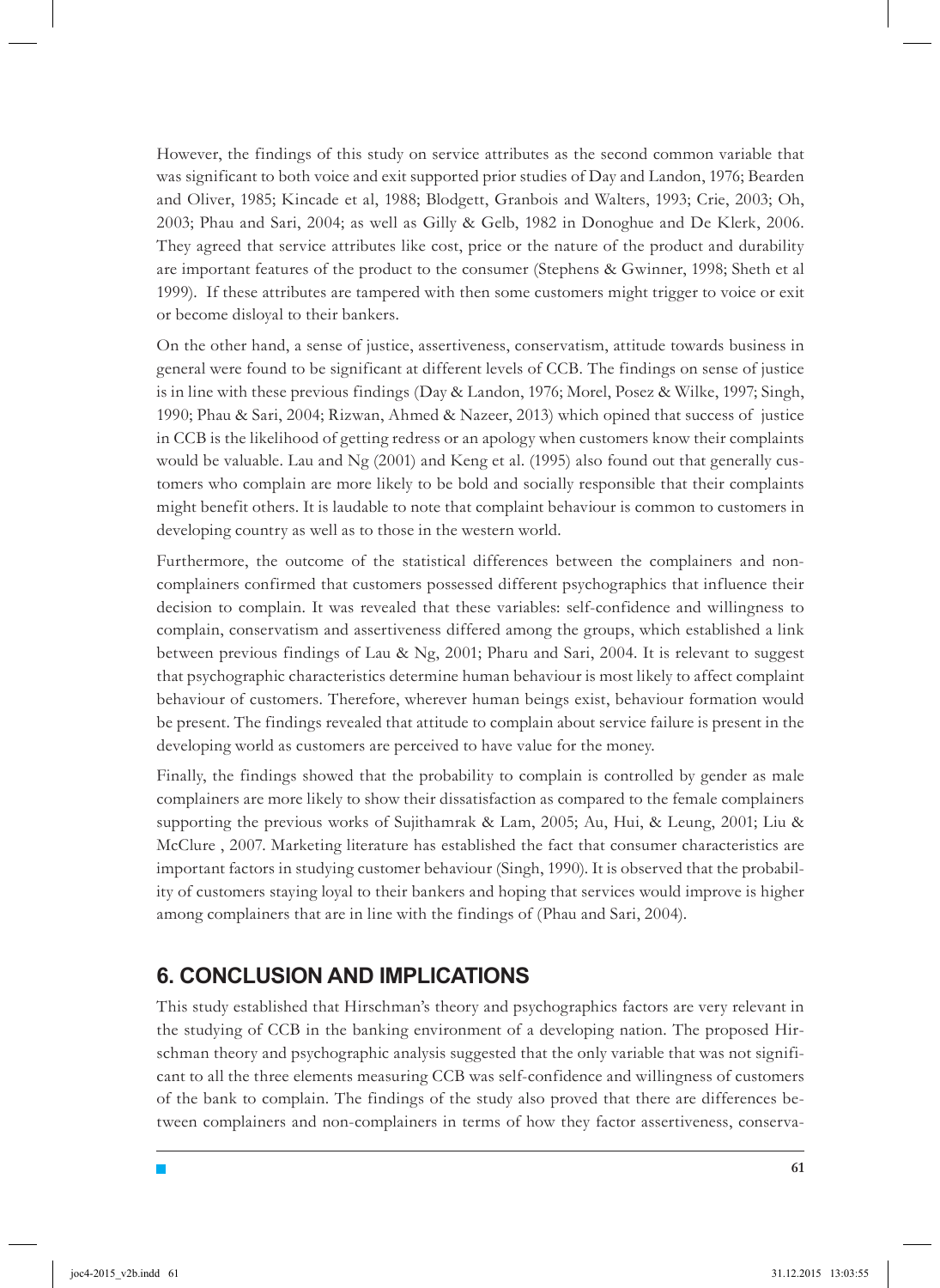tism, self-confidence and willingness in the CCB. Customers seeking redress, exiting, or staying loyal were common to both groups as found in this study. The results of the study suggest that complaint management programmes should not only be geared towards complainers, but also should importantly consider non-complainers as well, as they are equally important to organizations and businesses. Since some of the customers might warn their friends or relatives of their dissatisfaction or stop patronizing the services of the organization.

In general, the findings of this study are not very different from previous studies, but this current paper has made several important contributions by analyzing psychographic factors and Hirschman's theory, predicting CCB of complainer and non-complainer utilizing assertiveness, conservatism, self-confidence and willingness as well as establishing statistical differences between these groups in a single study. The findings of the study have implications for marketing literature, practitioners, scholars and researchers in Ghana as well as the African continent in understanding and acknowledging the importance of psychographic factors of CCB in banking as one of the contributions of this paper.

However, while this study makes some useful conceptual and managerial contributions to current knowledge there are still certain methodological limitations. Firstly, the sample size might not be adequate to infer to all Ghanaian-banking consumers. Secondly, data collection was limited to only customers of public banks in the capital. It is suggested that this study can be taken countrywide in order to include a larger sample size.

#### **References**

- Ajzen, I., & Fishbein, M. (1980). *Understanding attitudes and predicting social behavior.* New 1. Jersey: Englewood Cliffs, Prentice-Hall.
- 2. Atalik, O. (2007). Customer complaints about airlines service: A preliminary study of Turkish frequent flyers. *Management Research News*, 30(6), 409-419. http://dx.doi.org/10.1108 /01409170710751908
- 3. An, K., Hui, M., & Leung, K. (2001). Who should be responsible? Effects of voice and compensation on responsibility attribute, perceived justice, and post-complaints behaviours cross cultures. *International journal of Conflict Management*, 2(4), 350-364. http://dx.doi. org/10.1108/eb022863
- 4. Azml, M., Zarina, A. M., & Nur, L. K. (2015). Investigating the relationship between knowledge and complaints behaviour among Motor Vehcile Repairs consumers in Shah Alam, Malaysia. (Ed. 1). *Global Journal of Business and Social Science Review*, 2, 46-53.
- 5. Barnes, J., & Kelloway, K. (1980). Consumerists: complaining behaviour and attitudes toward social and consumers issues. *Advances in Consumer Research*, 7(1), 329-334.
- 6. Bearden, W. (1983). Profiling consumers who register complaints aganist auto repairs services. *The Journal of Consumer Affairs*, 17, 315-335.
- 7. Bearden, W., & Oliver, R. (1985). The role of public and private complaining in satisfaction with problem resolution. *The Journal of Consumer Affairs*, 19, 222-240. http://dx.doi. org/10.1111/j.1745-6606.1985.tb00353.x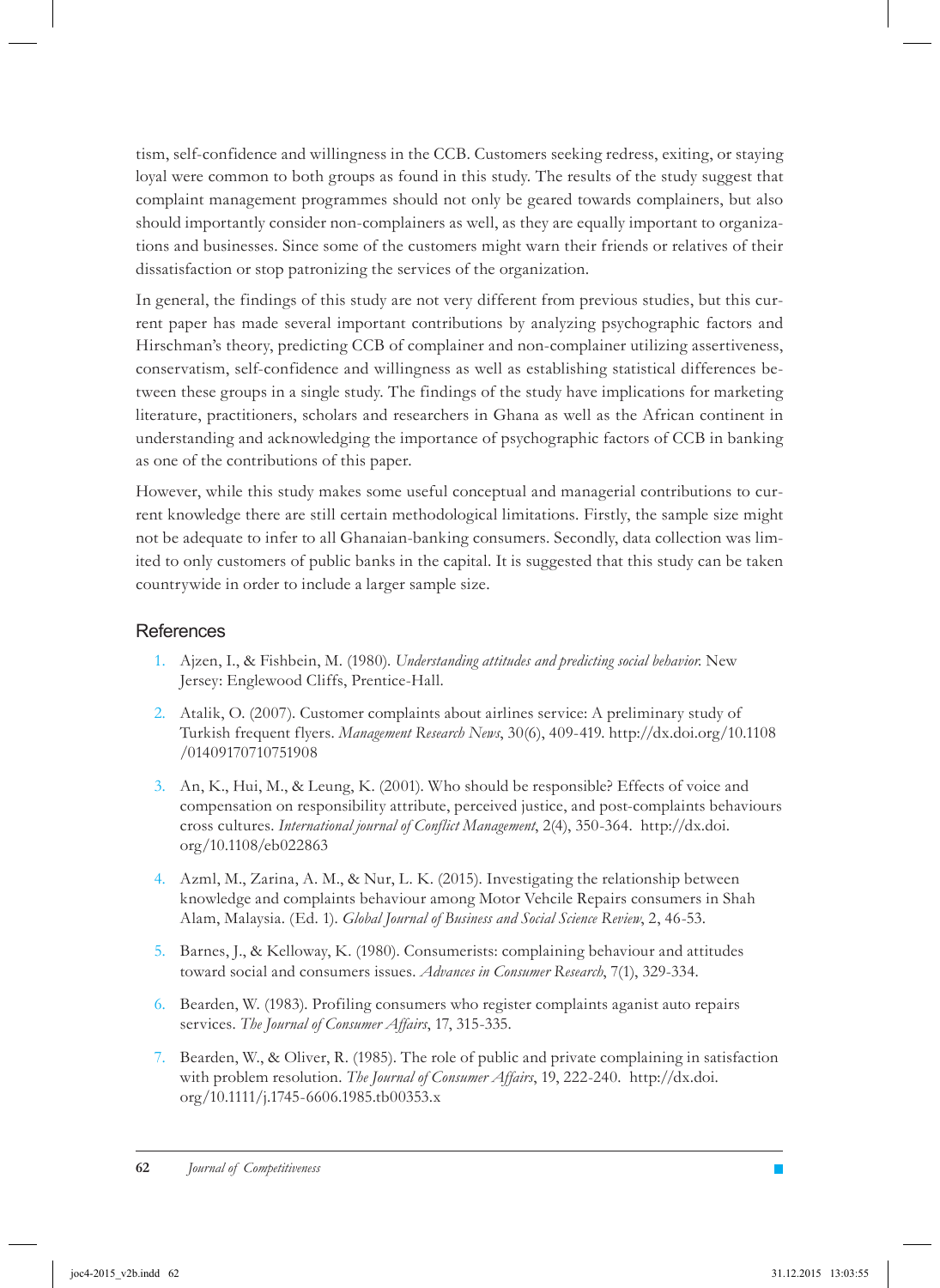- Bearden, W., & Teel, J. (1983). Selected determinants of consumer satisfaction 8. and complaints reports. *Journal of Consumer Research*, 20(1), 1173-1182. http://dx.doi. org/10.2307/3151408
- 9. Bearder, W., & Mason, J. (1984). An investigation of influences on consumer complaints reports. *Advances in Consumer Research*, 11, 490-495.
- 10. Blodgett , J., Granbois, D., & Walters, R. (1993). The effects of perceived justice on complaints' negative word-of-mouth behaviour and repatronage intentions. *Journal of Retailing*, 69(4), 399-428. http://dx.doi.org/10.1016/0022-4359(93)90015-b
- 11. Cheng, S., Lam, T., & Hsu, C. (2006). Nagetive word-of-mouth communication intention: An application of the theory of planned behaviour. *Journal of Hospitality and Tourism Research*, 30, 95-116. http://dx.doi.org/10.1177/1096348005284269
- 12. Cho, Y., Im, I., Hitz, R., & Fjermestad, J. (n.d.). The effects of Post-purchase Evaluation factors ofonline Vs offline customer complaining behaviour: Implications for customer loyalty. *Advances in Consumer Research*, 29, 2002. http://dx.doi.org/10.1109/hicss.2002.994162
- Coopersmith, S. (1967). *The Antecedents of self-esteem*. Freeman, New York. http://dx.doi. 13. org/10.2307/2092806
- 14. Cornell, T., Bleigh, A., & Babakus, E. (1991). Complaints behaviour of Mexican American Consumers to a Third party. *Journal of Consumer Affair*, 25(1), 1-18. http://dx.doi. org/10.1111/j.1745-6606.1991.tb00278.x
- 15. Crie, D. (2003). Consumer complaints behaviour. Taxonomy, typology and determinants towards a unified ontology. *Database marketing and Consumer Strategy Management*, 11(1), 60-79. http://dx.doi.org/10.1057/palgrave.dbm.3240206
- 16. Davidow, M., & Dacin, P. (1997). Understanding and influencing consumer complaint behaviour: improving organizational complaints management. *Journal of Advances in consumer research*, 24, 450-460.
- 17. Day, R. (1984). Modeling choices among alternative response to dissatisfaction. Advance in *Consumer Research*, 11, 496-499.
- 18. Day, R. L., & Landon Jr, E. L. (1976). Collecting comprehensive consumer complaining data by survey research. *Advance in Consumer Research*, 3(1), 263-268.
- 19. Day, R. L., & Landon, E. L. (1977). Toward a theory of consumer complaining behaviour. In: A.G Woodsie, J.N Sheth, & P.D. Bennet (Ed). *Consumer and industrial buying behaviour*, 425-437.
- 20. Diamatopoulos, A., & Siguaw, J. (2000). *Introducing LISREL*. London: Sage. http://dx.doi. org/10.1108/03090560310465206
- 21. Donoghue, S., & De Klerk, H. M. (2006). Dissatsfied consumers' complaint behaviour concerning product failure of major electrical household appliances- a conceptual framework. *Journal of Family Ecolog y and Consumer Science*, 34, 41-55. http://dx.doi. org/10.4314/jfecs.v34i1.52882
- 22. Fornell, C., & Wernerfelt, B. (1987). Defensive marketing strategy by consumer complaint management: A theoretical analysis. *Journal of Marketing Research*, 24(4), 337-346. http:// dx.doi.org/10.2307/3151381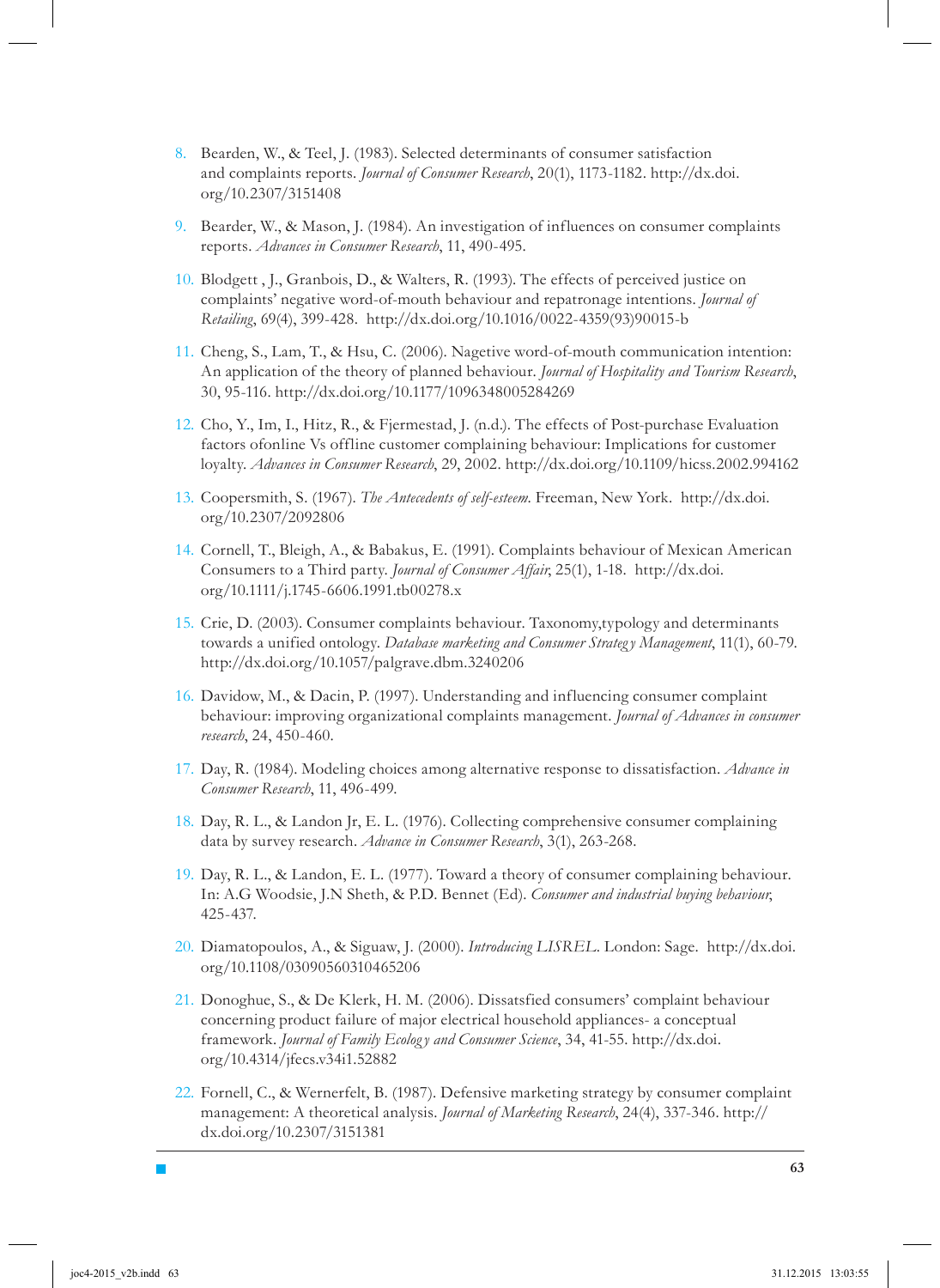- 23. Gilly, M., & Gelb, B. (1982). Post-purchase consumer processes and the complaining consumer. *Journal of Consumer Research*, 9(3), 323-328. http://dx.doi.org/10.1086/208927
- Hair, J., Anderson, R., Tatham, R., & Black, W. (1995). *Multivariate data analysis. (4 ed.)*. New 24. Jersey: Prentice-Hall Inc. http://dx.doi.org/10.2307/2348783
- 25. Heung, V., & Lam, T. (2003). Customer complaints behaviour towards hotel restaurant services. *International Journal of Contemporary Hospitality Management*, 15(5), 283-289. http:// dx.doi.org/10.1108/09596110310482209
- 26. Hirschman, A. (1970). *Exit, Voice and Loyalty: Responses to decline in firms, organizations and state*. Cambridge: Cambridge, MA Havard University Press.
- 27. Hui, M., & Au, K. (2001). Justice perceptions of complaints handlin: A cross-cultural comparison betweeen PRC and Canadian customers. *Journal of Busines Research*, 52(2), 161- 173. http://dx.doi.org/10.1016/s0148-2963(99)00068-5
- 28. Homburg, C., & Furst, A. (2005). How organizational complaint handling drives customer loyalty: An analysis of the mechanistic and organic approach. *Journal of Marketing*, 63(3), 95- 114. http://dx.doi.org/10.1509/jmkg.69.3.95.66367
- 29. Iyiola, O., & Ibidunni, O. (2013). The Relationship between complaints, emotion, anger and subsequent behaviour of customers. *Journal of Humanities and Social Science*, 17(6), 34-41. http://dx.doi.org/10.9790/0837-1763441
- 30. Jacoby, J., & Jaccard, J. (1981). The source meaning and validity of consumer complaining behaviour: A psychological review. *Journal of Retailing*, 57(3), 4-24. http://dx.doi.org/10.1016/ s0969-6989(97)00013-1
- 31. Kau, A., & Loh, E. (2006). The effects of service recovery on consumer satisfaction: A comparison between complaints and non-complaints. *Journal of Service Marketing*, 20(20), 101-111. http://dx.doi.org/10.1108/08876040610657039
- 32. Keng, K., & Liu, S. (1997). Personal values and complaints. *Journal of Retailing and Consumer Service*, 4(2), 89-97. http://dx.doi.org/10.1016/s0969-6989(96)00019-7
- 33. Keng, K., Richmond, D., & Han, S. (1995). Determinants of consumer complaints behaviour: A study of Singaporan consumers. *Journal of International Consumer Marketing*, 8(2), 59-76. http://dx.doi.org/10.1300/j046v08n02\_05
- 34. Kim, C., Kim, S., Im, S., & Shin, C. (2003). The effects of attitude and perceptions on consumer complaint intentions. *Journal of Consumer Marketing*, 20(4), 352-371. http://dx.doi. org/10.1108/07363760310483702
- 35. Kirkbir, F., & Cengiz, E. (2007). Do frontline staff's psychographic attributes and perception of organizational factors affect service recovery performance? *Innovative Marketing*, 3(4), 21-29.
- 36. Komunda, M., Kibeera, F., Munyoki, J., & Byarugaba, J. (2015, June). Improving customer complaining behaviour for loyalty in the service sectir: a case of mobile telephone companies in Uganda. *African Journal of Business Management*, 9(12), 521-530. http://dx.doi. org/10.1108/14637151211215028
- Landon , J. (1980). The direction of consumer complaint research. *Advances in Consumer*  37. *Research*, 7(1). http://dx.doi.org/10.1086/jcr.1980.7.issue-1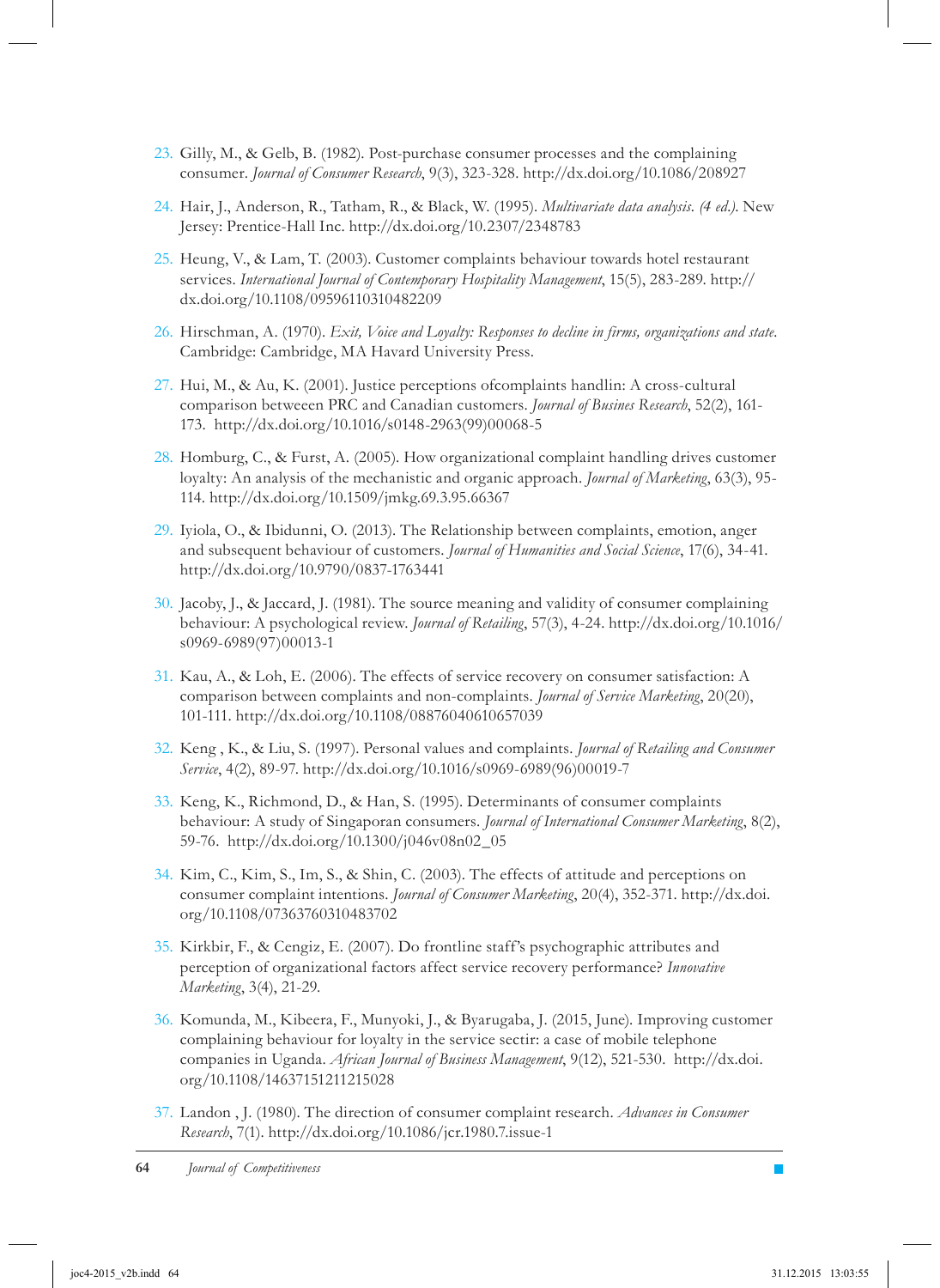- Lau, G., & Ng, S. (2001). Individual and situation factors influencing negative word-of-38. mouth behaviour. *Canadian Journal of Administrative Science*, 18(3), 163-178. http://dx.doi. org/10.1111/j.1936-4490.2001.tb00253.x
- 39. Liu, J., Kang, J., Bai, Y., & Zhang, X. (2006). The Study of customer complaints management based on system dynamic: modelling and simulation proceedings. *Fifth international conference on machine learning and cybernetic, dalian*. http://dx.doi.org/10.1109/ icmlc.2006.258340
- 40. Liu, R., & McClure, P. (2007). Recognizing cross-cultural differences in consumer complaint behaviour and intentions: An empirical exmination. *Journal of Consumer Marketing*, 18(1), 54-74. http://dx.doi.org/10.1108/07363760110365813
- 41. Marsh, H., Hau, K., & Wen, Z. (2004). In Search Golden Rules: Comment on Hypothesis-Testing Approaches to Setting Cutoff Values for Fit Indexes and Dangers in Overgeneralizing Hu and Bentler's Findings "Structural Equation Modelling. 11(3), 320- 341. http://dx.doi.org/10.1207/s15328007sem1103\_2
- 42. Morganosky, M., & Buckley, H. (1987). Complaint behaviour: analysis by demographics lifestyle and consumer values. *Advances in Consumer Research*, 14(1), 223-226.
- Ndubisi, N., & Tam, Y. (2006). Complaint behaviour of Malaysian consumers. *Management*  43. *Research News*, 29(2), 65-76. http://dx.doi.org/10.1108/01409170610645457
- 44. Nimako, S. (2012). Customer dissatisfaction and complaining responses towards mobile telephony services. *The African Journal of Information System*, 4(3).
- 45. Nimako, S., & Mensah, A. (2014). Exploring customer dissatisfaction/satisfaction and complaining responses among Bank customers in Ghana. *International Journal of Marketing Studies*, 6(2). http://dx.doi.org/10.5539/ijms.v6n2p58
- 46. Norazah, M. (2010). Dissatisfaction attributions and complaining behaviour of public library user. *Information Management and Business Review*, 25, 43-62.
- 47. Nunnally, J. C., & Bernstein, I. H. (1994). *Psychometric theory*. (3rd. Ed.) http://dx.doi. org/10.1177/014662169501900308
- 48. Ofori-Okyere, I., & Kumadey, G. (2015). An Assessement of Service Failure and Customer Complaints Management in the delivery of Health Care in the Municipal Hospital in Ghana. *International Journal and Marketing Management*, 3(1), 32-42.
- 49. Oh, D. (2003). Complaining behaviour of public users in South Korea. *Library & Information Science Research*, 1(1), 28-39. http://dx.doi.org/10.1016/s0740-8188(02)00165-2
- 50. Oliver, R. (1980). A cognitive model of the antecedents and consequence of customer satisfaction. *Journal of Marketing Research*, 17, 460-469. http://dx.doi.org/10.2307/3150499
- 51. Oliver, R. (1997). Satisfaction: *A behavioural perspective on the consumer*. New York: The McGraw-Hill Companies .
- 52. Onyeaso, G. (2007). Are customers' dissatisfaction and complaint behaviour positively related? Empirical test. *Journal of American Academy of Business*, 11(1), 18-24.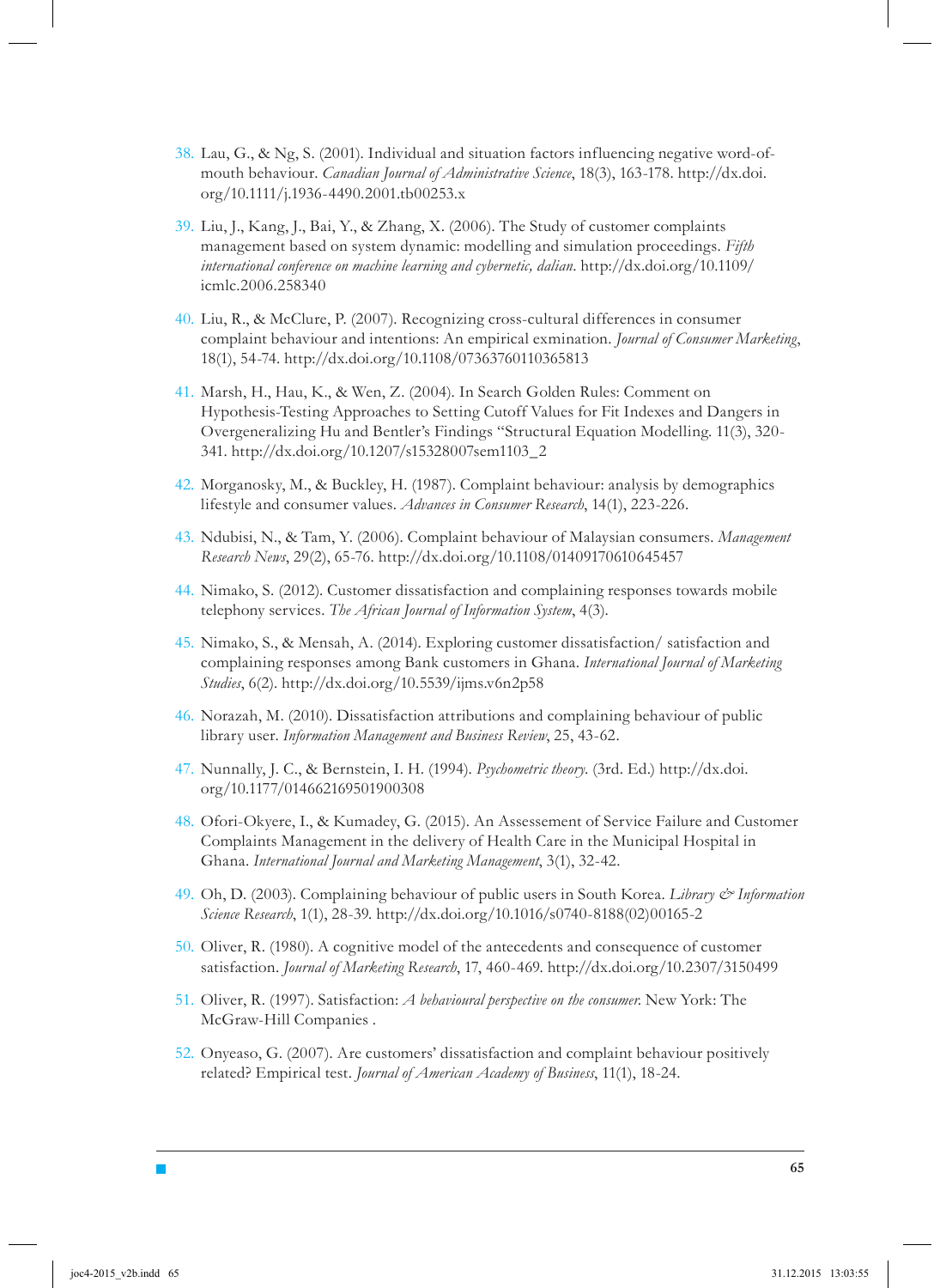- 53. Petzer, D. (2012). Service failure, service recovery, customer complaints behaviour, attitude towards complaining likelihood of voicing a complaint, banking, domestice airlines, restaurant. *Southern African Buisness Review*, 16(2), 1-23. http://dx.doi.org/10.5897/ ajbm11.1000
- 54. Phau, I., & Sari, R. (2004). Engaging in complaint behaviour: An Indonesian perspective. *Marketing Intelligence and Planning*, 22(4), 407-426. http://dx.doi.org/10.1108/0263450041054 2770
- 55. Richins, M. (1979). *Consumer complaining process: A comprehensive model. In R.L. Day & H. Keith (Eds), New dimensions of consumer satisfaction and complain behaviour*. Bloomington, IN: Indiana University Press.
- 56. Richins, M. (1983). Negative word-of-mouth by dissatisfied consumers: A pilot study. *Journal of Marketing*, 47, 68-78. http://dx.doi.org/10.2307/3203428
- Richins, M. (1987). A multivariate analysis of responses to dissatisfaction. *Journal of the*  57. *Academy of Marketing Science*, 15(3), 24-31. http://dx.doi.org/10.1007/bf02722168
- 58. Richins, M., & Verhage, B. (1985). Seeking redress for customer dissatisfaction: the role of attitude and situational factors. *Journal of Consumer Policy,* 8(1), 29-44. http://dx.doi. org/10.1007/bf00380281
- Sanes, C. (1993). Complaints are hidden treasures. *The Journal for Quality and Participation*, 16, 59. 78-83.
- Sheth, J., Mittal, B., & Newman, B. (1999). *Customer behaviour: consumer behaviour and beyond*. 60. Fort Worth,TX Dryden Press. http://dx.doi.org/10.1362/147539202323071254
- Sheth, J., Newman, B., & Gross, B. (1991). *Consumption values and market choices. Theory and*  61. *applications*. Cincinnati: South-Western Publishing Co. http://dx.doi.org/10.2307/3172719
- 62. Singh, J. (1990). Voice, exit and negative word-of-mouth behaviour: An investigation across three service categories. *Journal of the Academy of Marketing Science*, 18(1), 1-15. http://dx.doi. org/10.1007/bf02729758
- 63. Singh, J., & Wilkes, R. (1996). When consumers complain: A path analysis of the key antecedents of consumer complaint response estimate. *Journal of the Academy of Marketing Science*, 24(4), 350-365. http://dx.doi.org/10.1177/0092070396244006
- 64. Stephen, N., & Gwinner, K. (1998). Why don't some people complain? A cognitive-emotive process model of consumer complaint behaviour. *Journal of Academy of Marketing*, 26(3), 172- 189. http://dx.doi.org/10.1177/0092070398263001
- 65. Sujithamrak , S., & Lam, T. (2005). Relationship between customercomplaint behaviour and demographic charateristics: A Study of Hotel Restaurants' Patrons. *Asia Pacific Journal of Tourism Research*, 10(3), 289-307. http://dx.doi.org/10.1080/10941660500309697
- Wysocki, A., Kepner, K., & Glasser, M. (2001). *Customer complaints and types of customers.* 66. Retrieved from Department of Food and Resources Economics, Institute of Food and Agricultural Science.